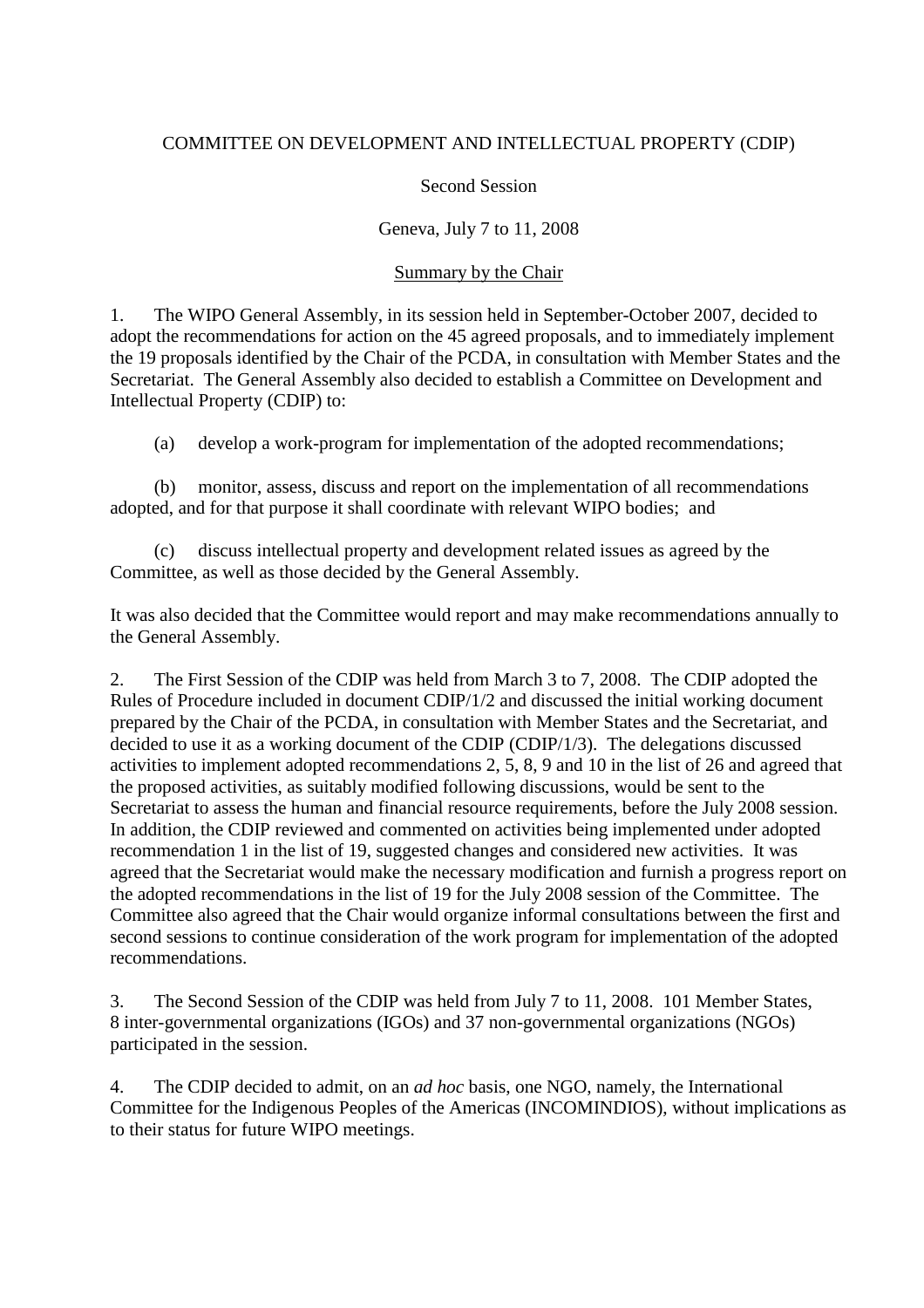5. The CDIP adopted the draft agenda as proposed in document CDIP/2/1 Prov.

6. The CDIP adopted the Report of the First Session, contained in document CDIP/1/4 Prov.

7. The Chair of the CDIP, Ambassador C. Trevor Clarke, invited Mr. Francis Gurry, who has been nominated by the Coordination Committee of WIPO as the candidate for appointment to the post of Director General of WIPO, to address the Committee. Mr. Gurry emphasized his commitment to the effective implementation of the WIPO Development Agenda, pledging to personally supervise this important initiative in the future. He also added that the development dimension must be taken into account horizontally across the Organization and concluded that the Development Agenda represented a major opportunity to address the role of intellectual property in development and the contribution of intellectual property to narrowing the knowledge gap and the digital divide. He assured delegations that the appropriate budgetary resources would be made available to support the implementation of proposals contained in the Development Agenda.

8. The CDIP discussed document CDIP/2/2, which included revised text on the proposed activities for the implementation of adopted recommendations 2, 5, 8, 9 and 10 in the list of 26 and additional human and financial resource requirements relating to those recommendations. The Committee agreed with the revised text with some modifications and also agreed on the indicative figures on the respective human and financial resource requirements proposed by the Secretariat for implementing the recommendations, as contained in Annex II of this document. In respect of these recommendations, the Committee also took note of the information contained in documents CDIP/2/INF/1, CDIP/2/INF/2 and CDIP/2/INF/3. The Committee also discussed adopted recommendation 1 in the list of 19 recommendations, and agreed to the proposed activities included in document CDIP/2/2 with some modifications, as included in Annex I of this document. Further, the Committee discussed activities for the implementation of adopted recommendations 3,4,6,7 and 11 and agreed to the proposed activities, as contained in Annex I. These recommendations had also been discussed in the informal consultations organized by the Chair on April 16 and 17, 2008.

9. The Committee discussed the activities for implementation of adopted recommendations 20, 22 and 23 in Cluster B, in the list of 26, following the same procedure as had been established during the first session of the CDIP. Accordingly, the Committee agreed that the proposed activities, as suitably modified following discussions, would be sent to the Secretariat to assess the human and financial resource requirements, and would be communicated to the Member States before the third session of the CDIP. The CDIP also reviewed and commented on activities being implemented under adopted recommendation 12 in the list of 19, suggested changes and considered new activities. It was agreed that the Secretariat would make the necessary modifications and furnish a progress report on the adopted recommendation in the list of 19 for the third session of the Committee.

10. The Committee noted that there was a need to discuss the necessary mechanisms for its coordination with other relevant WIPO bodies in implementing the adopted recommendations, and also the modalities for monitoring, assessing and reporting on the implementation of recommendations. The Committee therefore decided to start discussions on these issues at the third session of the CDIP and to report to the 2009 WIPO General Assembly.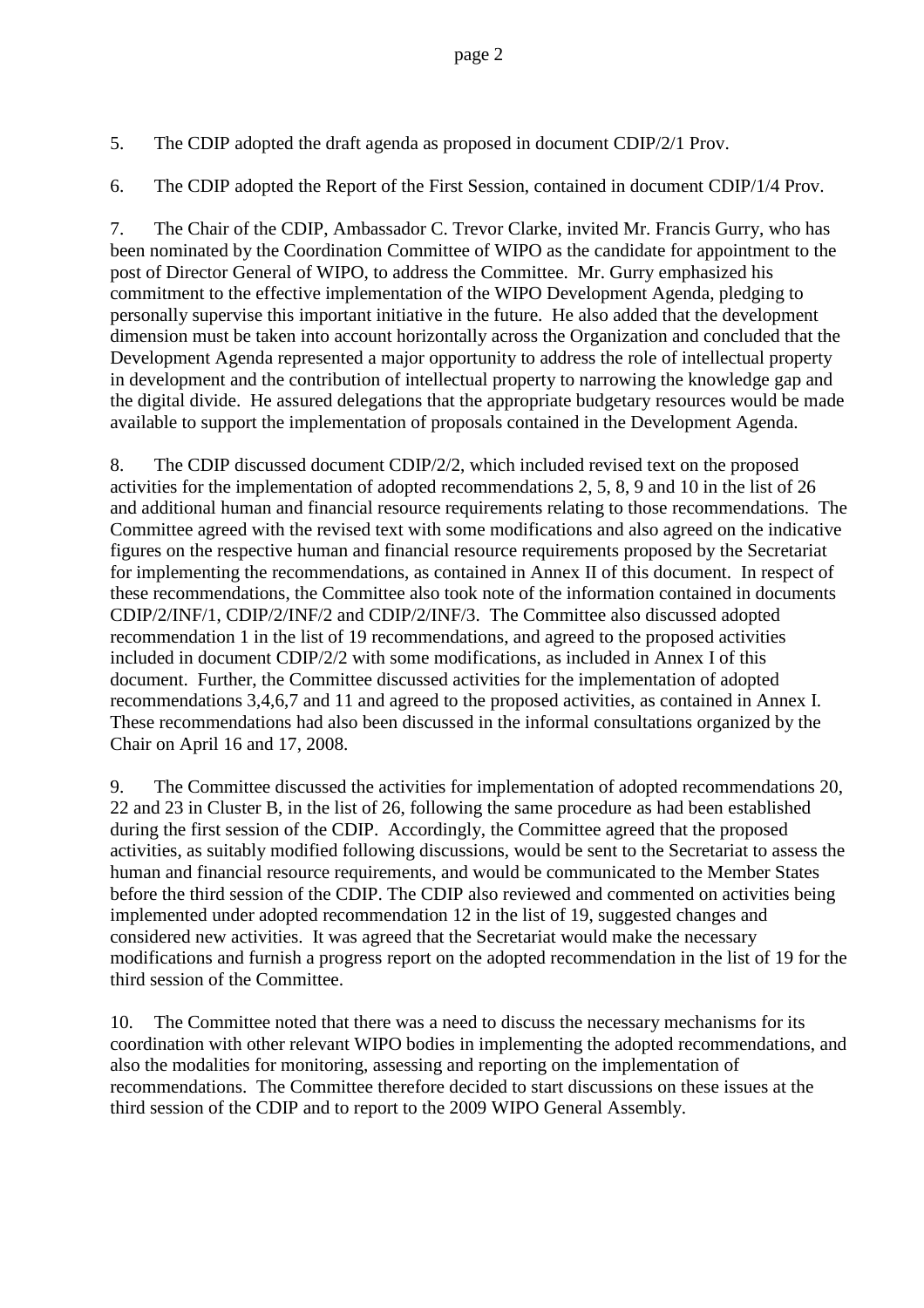11. The CDIP noted that the Draft Report of the Second Session will be prepared by the Secretariat and communicated to the Permanent Missions of the Member States, and will also be made available to Member States, IGOs and NGOs, in electronic form, on the WIPO website. Comments on the Draft Report should be communicated in writing to the Secretariat within three weeks of its issue. The revised Draft Report would then be considered for adoption at the beginning of the third session of the CDIP.

12. In line with its mandate, the CDIP decided to submit a report, with recommendations, to the 2008 WIPO General Assembly, containing the following elements:

(a) Information about the first and second sessions of the CDIP (held in March 2008 and July 2008 respectively); the informal consultations (held in April 2008); and the documents considered in those meetings, including the adopted Rules of Procedure of the Committee.

(b) Report on the activities for implementation by WIPO in respect of the work program for the adopted recommendations contained in Annex 1 of this document. These recommendations belong to the list of 19 and were discussed in the first and second sessions of the CDIP. Implementation of activities relating to the remaining recommendations in the list of 19 has been initiated by WIPO and will be reviewed in the third session of the CDIP.

(c) Recommend the work program in respect of the adopted recommendations, contained in Annex II of this document, with the necessary adjustments to the revised program and budget for 2009, for the additional requirements of human and financial resources for implementing these recommendations.

(d) Urge the General Assembly to make such resources available to the Secretariat, in a manner consistent with WIPO's program and budgetary processes, to ensure speedy and robust implementation of the CDIP work program.

(e) Urge the General Assembly to encourage all Member States, the Secretariat and other relevant WIPO bodies to effectively implement the adopted recommendations.

> *13. The CDIP considered and noted the contents of this Summary by the Chair.*

> > [Annex I follows]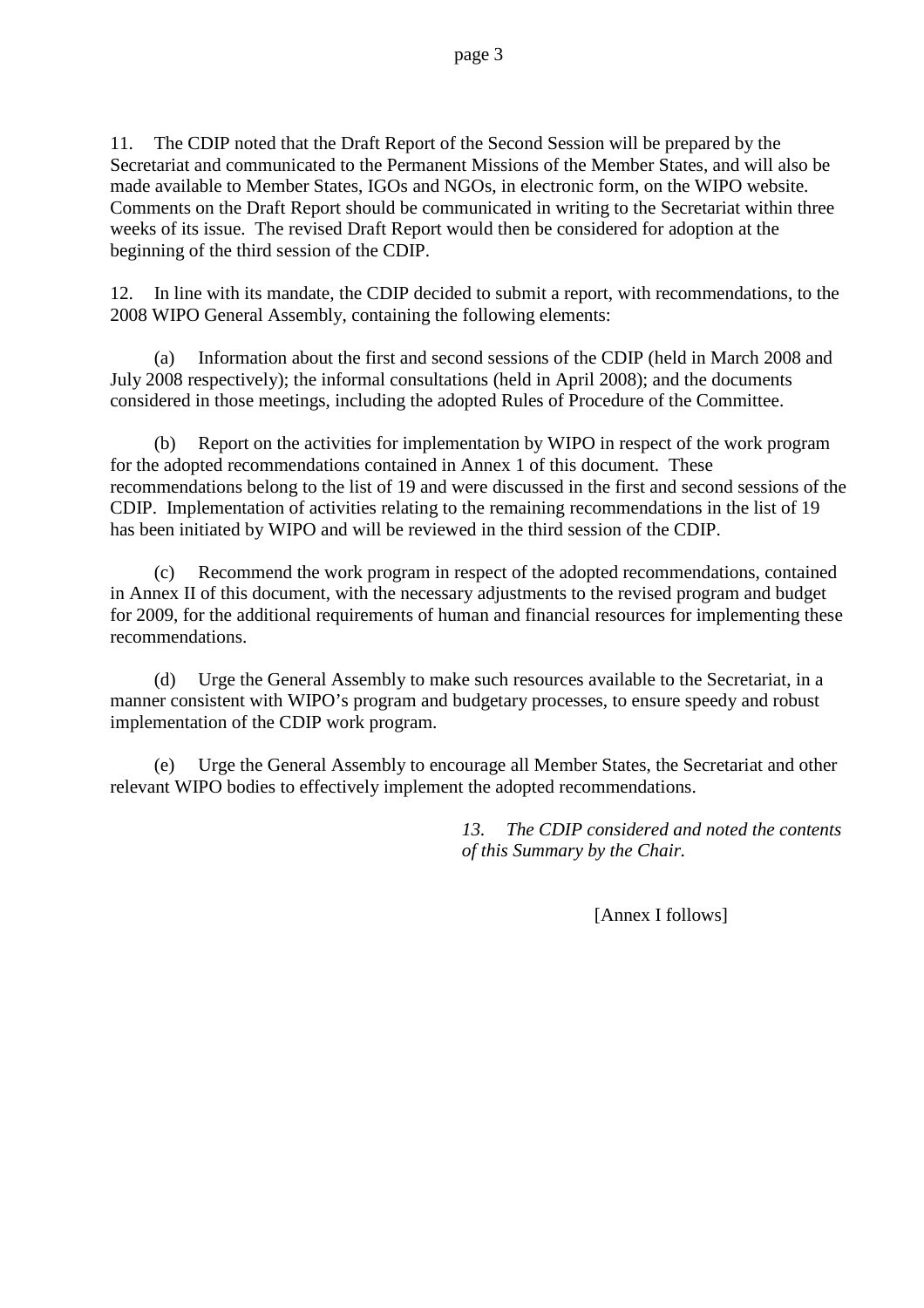#### ANNEX I

## **WIPO Development Agenda Information on Activities in Respect of <sup>19</sup> Adopted Recommendations<sup>1</sup>**

|                  | <b>CLUSTER A:</b><br><b>TECHNICAL ASSISTANCE AND</b><br><b>CAPACITY BUILDING</b>                                                                                                                                                                                                                                                                                                                                                                                                                         | INFORMATION ON ACTIVITIES FOR IMPLEMENTATION OF ADOPTED<br><b>RECOMMENDATIONS</b>                                                                                                                                                                                                                                                                                                                                                                                                                                                                                                                                                                                                                                                                                                                                                                                                                                                                                                                                                                                                                                                                                                                                                                                                                                                                                                                                                                                                                                                                                                                                                                                                                                                                                                                                                                                                                                                                                                             |
|------------------|----------------------------------------------------------------------------------------------------------------------------------------------------------------------------------------------------------------------------------------------------------------------------------------------------------------------------------------------------------------------------------------------------------------------------------------------------------------------------------------------------------|-----------------------------------------------------------------------------------------------------------------------------------------------------------------------------------------------------------------------------------------------------------------------------------------------------------------------------------------------------------------------------------------------------------------------------------------------------------------------------------------------------------------------------------------------------------------------------------------------------------------------------------------------------------------------------------------------------------------------------------------------------------------------------------------------------------------------------------------------------------------------------------------------------------------------------------------------------------------------------------------------------------------------------------------------------------------------------------------------------------------------------------------------------------------------------------------------------------------------------------------------------------------------------------------------------------------------------------------------------------------------------------------------------------------------------------------------------------------------------------------------------------------------------------------------------------------------------------------------------------------------------------------------------------------------------------------------------------------------------------------------------------------------------------------------------------------------------------------------------------------------------------------------------------------------------------------------------------------------------------------------|
| $\overline{1}$ . | WIPO technical assistance shall be, <i>inter alia</i> ,<br>development-oriented, demand-driven and<br>transparent, taking into account the priorities<br>and the special needs of developing countries,<br>especially LDCs, as well as the different<br>levels of development of Member States and<br>activities should include time frames for<br>completion. In this regard, design, delivery<br>mechanisms and evaluation processes of<br>technical assistance programs should be<br>country specific | <b>Overall Strategy</b><br>WIPO's technical assistance programs and activities are undertaken at the request of Member States and<br>are designed, formulated and implemented in close consultation and cooperation with the countries<br>concerned in order to respond to their specific needs, and dovetailed with their development priorities.<br>WIPO has been reorienting its programs and activities by consistently and comprehensively taking into<br>account country specific needs, priorities and the level of development, particularly the special needs of<br>Least Developed Countries (LDCs). In line with the Program and Budget document for 2008/09, this is<br>increasingly done by assisting countries to formulate nationally focused intellectual property plans and<br>strategies, after a careful assessment of their specific needs and taking into account the particular<br>development requirements of each country and involving all stakeholders. The assessment of needs and<br>country demands will be reviewed with the country and the plan updated every biennium. Mechanisms<br>will be developed to dovetail and integrate them with national plans. Over time, project design<br>frameworks will be standardized for WIPO to ensure full project definition and description, quality<br>control and approval processes, objective setting and monitoring activities, risk identification and<br>management, performance and results definition and appraisal. Program evaluation will be undertaken in<br>line with the recently approved WIPO Evaluation Policy (presented at the 2007 session of the WIPO<br>General Assembly).<br>In order to ensure greater transparency in the field of technical assistance, the organization would work<br>on making more information on technical assistance activities readily available to Member States. This<br>would be done, <i>inter alia</i> , through the database described under recommendation 5. |
|                  |                                                                                                                                                                                                                                                                                                                                                                                                                                                                                                          | Mainstreaming principles                                                                                                                                                                                                                                                                                                                                                                                                                                                                                                                                                                                                                                                                                                                                                                                                                                                                                                                                                                                                                                                                                                                                                                                                                                                                                                                                                                                                                                                                                                                                                                                                                                                                                                                                                                                                                                                                                                                                                                      |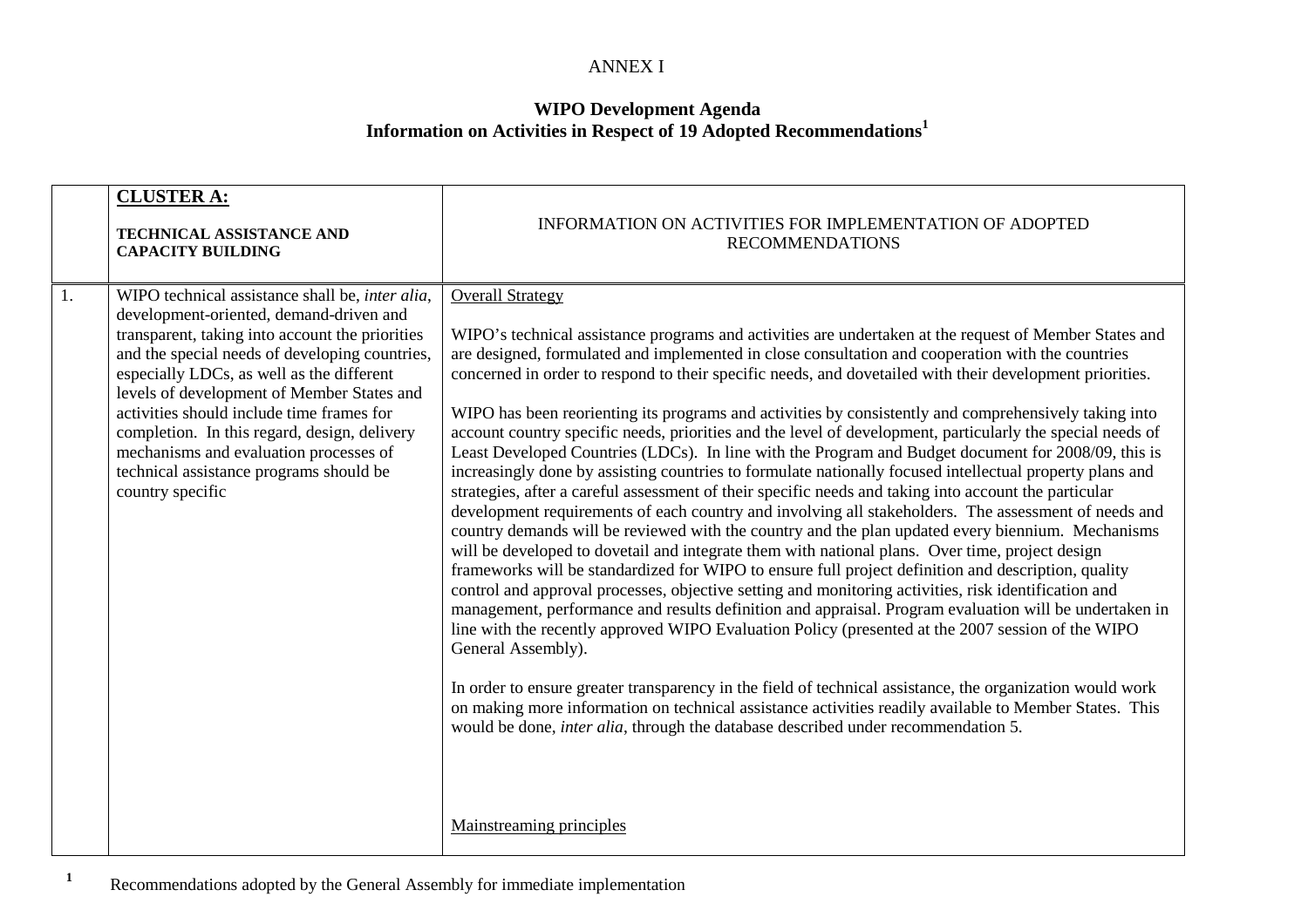|                  | <b>CLUSTER A:</b><br>TECHNICAL ASSISTANCE AND<br><b>CAPACITY BUILDING</b>                                                                                 | INFORMATION ON ACTIVITIES FOR IMPLEMENTATION OF ADOPTED<br><b>RECOMMENDATIONS</b>                                                                                                                                                                                                                                                                                                                                                                                                                                                                                                                                                                                                                                                                                                                                                                                       |  |
|------------------|-----------------------------------------------------------------------------------------------------------------------------------------------------------|-------------------------------------------------------------------------------------------------------------------------------------------------------------------------------------------------------------------------------------------------------------------------------------------------------------------------------------------------------------------------------------------------------------------------------------------------------------------------------------------------------------------------------------------------------------------------------------------------------------------------------------------------------------------------------------------------------------------------------------------------------------------------------------------------------------------------------------------------------------------------|--|
|                  |                                                                                                                                                           | In order to ensure that the principles contained under this and other recommendations (e.g.<br>recommendations 6, 13 and 15) are adequately mainstreamed into the activities of the organization, it is<br>proposed:                                                                                                                                                                                                                                                                                                                                                                                                                                                                                                                                                                                                                                                    |  |
|                  |                                                                                                                                                           | To issue an office instruction to all WIPO staff and consultants advising them to adhere to<br>(a)<br>the principles contained in this and other similar recommendations;                                                                                                                                                                                                                                                                                                                                                                                                                                                                                                                                                                                                                                                                                               |  |
|                  |                                                                                                                                                           | To ensure that adequate consideration is given to the introduction of these principles into<br>(b)<br>future policy documents designed to establish the strategic direction of the organization in the short,<br>medium and long term (e.g., program and budget document, vision and strategic direction papers, etc.);<br>and                                                                                                                                                                                                                                                                                                                                                                                                                                                                                                                                          |  |
|                  |                                                                                                                                                           | To ensure that any new guide or manual on technical assistance that may be developed in the<br>(c)<br>future will also incorporate the principles contained in this recommendation.                                                                                                                                                                                                                                                                                                                                                                                                                                                                                                                                                                                                                                                                                     |  |
|                  |                                                                                                                                                           | The Secretariat will also endeavor to include information on the Development Agenda and the principles<br>contained therein (including under this recommendation) in other publications and information materials<br>describing the work of the organization (e.g., the next edition of publication No. 1007E "WIPO: An<br>Overview").                                                                                                                                                                                                                                                                                                                                                                                                                                                                                                                                  |  |
| $\overline{3}$ . | Increase human and financial allocation for<br>technical assistance programs in WIPO for<br>promoting a, inter alia, development-oriented                 | Promoting a Development-oriented IP Culture and Generating Greater Public Awareness about IP                                                                                                                                                                                                                                                                                                                                                                                                                                                                                                                                                                                                                                                                                                                                                                            |  |
|                  | IP culture, with an emphasis on introducing<br>intellectual property at different academic<br>levels and on generating greater public<br>awareness on IP. | Raising awareness among all sectors of the society regarding the important role that intellectual property<br>plays in national development, and promoting an informed and balanced discussion and dialogue about IP<br>issues, continue to be an integral part of WIPO program and activities. As part of the process of imparting<br>a development-oriented IP culture, WIPO promotes involvement of all national stakeholders through<br>various programs and activities. Specific programs are tailored for public institutions, IP stakeholders<br>and users, and target different sectors of society, including universities and research centers, SMEs,<br>creative industries, the judiciary, journalists and civil society. It is proposed that the Development Agenda<br>itself would also become a component of programs for greater public awareness on IP. |  |
|                  |                                                                                                                                                           | In order to better inform the widening debate on IP and to further promote the Organization's role as the<br>primary source of IP information, new, innovative, and more differentiated information products will be                                                                                                                                                                                                                                                                                                                                                                                                                                                                                                                                                                                                                                                    |  |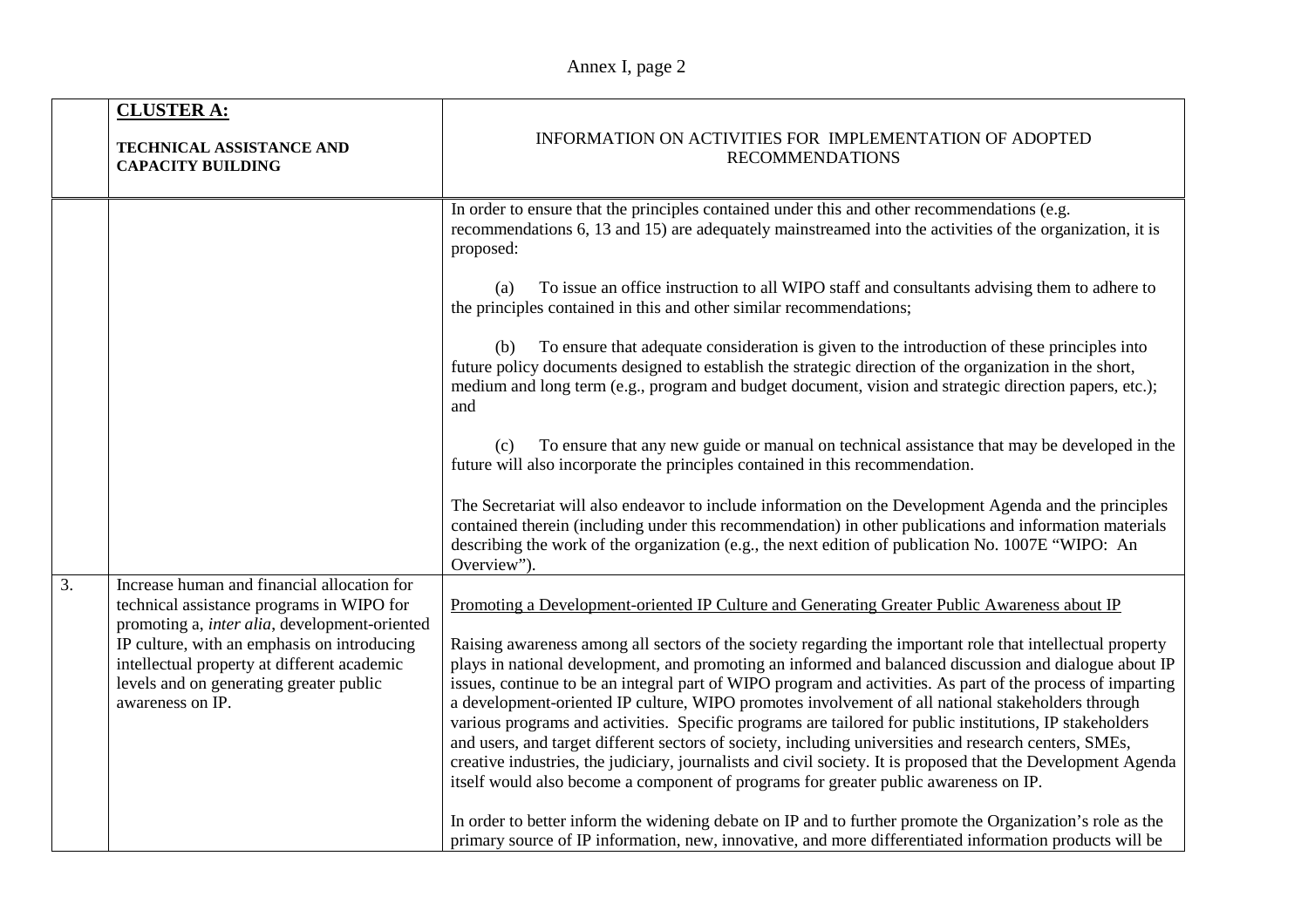|  | <b>CLUSTER A:</b><br>TECHNICAL ASSISTANCE AND<br><b>CAPACITY BUILDING</b> | INFORMATION ON ACTIVITIES FOR IMPLEMENTATION OF ADOPTED<br><b>RECOMMENDATIONS</b>                                                                                                                                                                                                                                                                                                                                                                                                                                                                                                                                                                                                                                                                                                                                                                                                                                                                                                                                                                                |  |
|--|---------------------------------------------------------------------------|------------------------------------------------------------------------------------------------------------------------------------------------------------------------------------------------------------------------------------------------------------------------------------------------------------------------------------------------------------------------------------------------------------------------------------------------------------------------------------------------------------------------------------------------------------------------------------------------------------------------------------------------------------------------------------------------------------------------------------------------------------------------------------------------------------------------------------------------------------------------------------------------------------------------------------------------------------------------------------------------------------------------------------------------------------------|--|
|  |                                                                           | created to meet the needs of a wider audience. A key challenge will be to more fully exploit the WIPO<br>website, which is the Organization's most cost-effective means of disseminating information worldwide.<br>New and increasingly sophisticated information products focusing on specific issues – or for specific<br>target audiences - will need to be produced, using a variety of communications tools. An intensified<br>media communications strategy will also be necessary to expand links with the media and further inform<br>the public and target audiences. Close cooperation with Member States in using WIPO's information<br>tools and in creating country-specific outreach campaigns and products will be further developed.                                                                                                                                                                                                                                                                                                             |  |
|  |                                                                           | Some examples of activities include development of the WIPO Public Outreach guides with examples<br>from countries around the world; new design for the WIPO magazine and recent inclusion of articles on<br>key development issues; production of audiovisual documentaries to communicate real-life stories on IP,<br>foster greater respect and encouragement for creators/inventors by increasing understanding of their work<br>and its value to society, and to increase awareness of the IP system as an essential component of human<br>development. Furthermore, while implementing Nationally Focused Action Plans (NFAPs) customized<br>outreach materials are created in the shape of country oriented WIPO publications in local languages,<br>country specific studies, guides, manuals and CD-ROMs. These efforts will be further reinforced taking<br>into account country specific IP needs. The scope of beneficiaries will be further expended to reach out<br>to all sections of society keeping in view their specific needs and interests. |  |
|  |                                                                           | Introducing IP at Different Academic Levels                                                                                                                                                                                                                                                                                                                                                                                                                                                                                                                                                                                                                                                                                                                                                                                                                                                                                                                                                                                                                      |  |
|  |                                                                           | As outlined by the Program and Budget document for 2008/09, to promote the teaching of IP in<br>universities and strengthen human resources in this field, WIPO will offer and develop joint programs<br>with academic institutions leading to the award of degrees/diplomas. It will continue to develop strategic<br>partnerships with academic institutions, in particular in developing countries and countries with<br>economies in transition. Partnerships with academic institutions will also involve the development of<br>teaching and training materials and curricula on IP. A special emphasis will be given to further including<br>development-oriented aspects of the IP system in such programs.                                                                                                                                                                                                                                                                                                                                               |  |
|  |                                                                           | In addition, as part of its strategy to enhance IP teaching and training, WIPO will organize national<br>symposia on IP education and research in a number of countries; provide expert advice to IP offices,<br>universities and ministries of education; organize annual meetings of the IP academies; offer a number of<br>executive programs in and outside Geneva; and establish a network of professors of IP management from                                                                                                                                                                                                                                                                                                                                                                                                                                                                                                                                                                                                                              |  |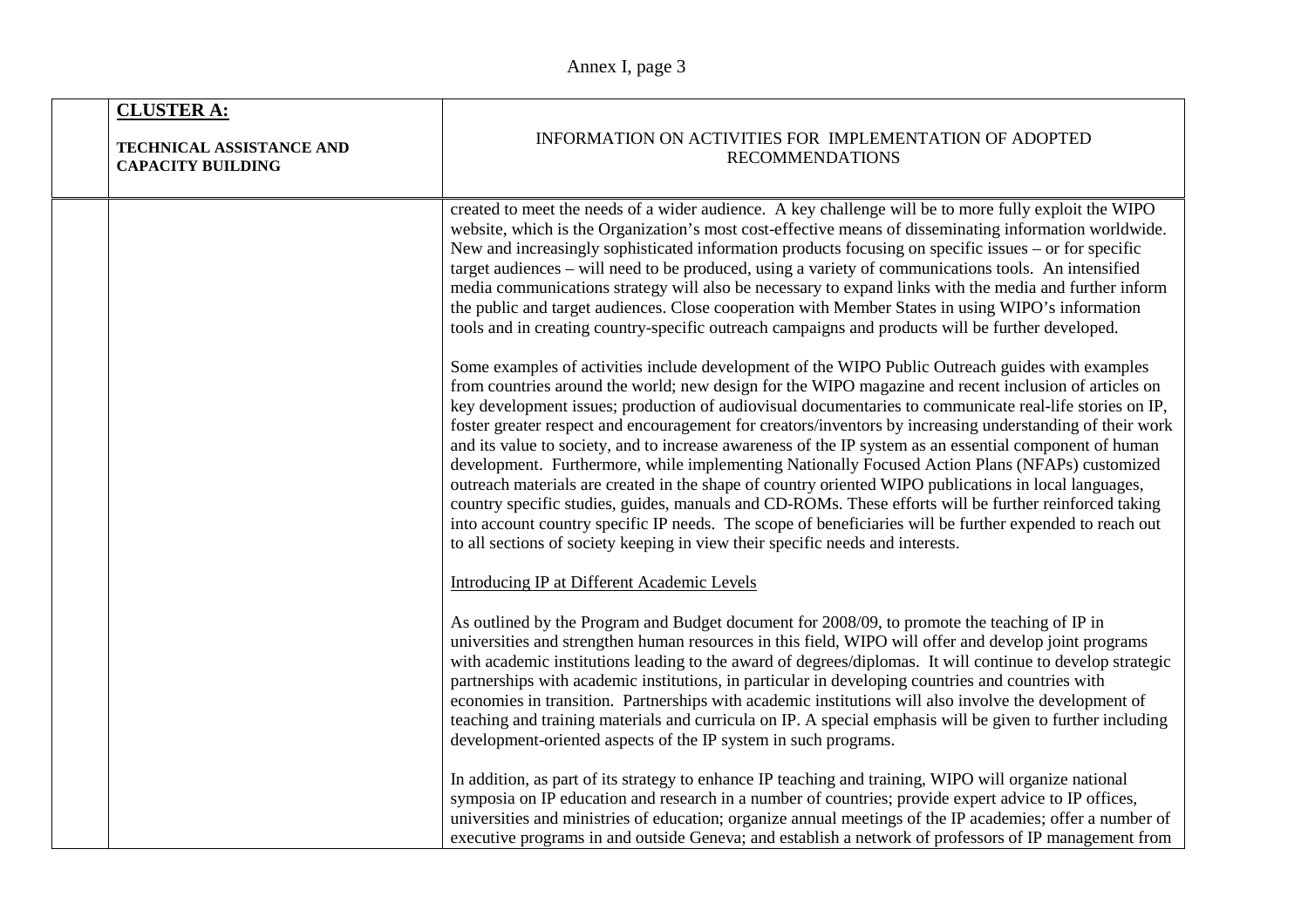| <b>CLUSTER A:</b><br><b>TECHNICAL ASSISTANCE AND</b><br><b>CAPACITY BUILDING</b>                                                                                                                                                                                          | INFORMATION ON ACTIVITIES FOR IMPLEMENTATION OF ADOPTED<br><b>RECOMMENDATIONS</b>                                                                                                                                                                                                                                                                                                                                                                                                                                                                                                                                                                                                                                                                                                                                                                                                                                                                                                                                                                                                                                                                                                                                                                                                                                                                                                                                                                                                                                                                                                                                                                                                                                                                                                                                                                                                                                                                                                                                                                               |  |
|---------------------------------------------------------------------------------------------------------------------------------------------------------------------------------------------------------------------------------------------------------------------------|-----------------------------------------------------------------------------------------------------------------------------------------------------------------------------------------------------------------------------------------------------------------------------------------------------------------------------------------------------------------------------------------------------------------------------------------------------------------------------------------------------------------------------------------------------------------------------------------------------------------------------------------------------------------------------------------------------------------------------------------------------------------------------------------------------------------------------------------------------------------------------------------------------------------------------------------------------------------------------------------------------------------------------------------------------------------------------------------------------------------------------------------------------------------------------------------------------------------------------------------------------------------------------------------------------------------------------------------------------------------------------------------------------------------------------------------------------------------------------------------------------------------------------------------------------------------------------------------------------------------------------------------------------------------------------------------------------------------------------------------------------------------------------------------------------------------------------------------------------------------------------------------------------------------------------------------------------------------------------------------------------------------------------------------------------------------|--|
|                                                                                                                                                                                                                                                                           | business schools, industry and management consultancy firms. Examples of activities recently<br>undertaken include, a WIPO Sub-regional Colloquium on IP education, training and research;<br>a Joint LL.M. program with the University of Turin to increase human resources capacity in IP in<br>developing countries, countries in transition and LDCs; distance learning courses for university<br>professors under a Training of Trainer's Program which will be supported by face-to-face training;<br>and Colloquia on Intellectual Property, jointly with the World Trade Organization (WTO) for professors<br>and teachers from developing countries and countries with economies in transition.                                                                                                                                                                                                                                                                                                                                                                                                                                                                                                                                                                                                                                                                                                                                                                                                                                                                                                                                                                                                                                                                                                                                                                                                                                                                                                                                                        |  |
| $\overline{4}$ .<br>Place particular emphasis on the needs of<br>SMEs and institutions dealing with scientific<br>research and cultural industries and assist<br>Member States, at their request, in setting-up<br>appropriate national strategies in the field of<br>IP. | Supporting SMEs, research institutions, creative industries and the development of national IP strategies<br>are some of the main areas of work outlined in the adopted Program and Budget for 2008/09. These areas<br>have also witnessed an increase in financial resources in order to meet fast-growing demand from<br>member states. The main strategies for these four areas of activities are as follows:<br><b>WIPO Strategy for SMEs</b><br>WIPO has been extending technical assistance to enhance the capacity of SMEs and SME-support<br>institutions in various regions and countries and will continue to focus on concrete and practical activities<br>involving the enterprise sectors, particularly SMEs with high potential for generating and exploiting<br>intellectual property assets. Partnerships will continue to be developed with national IP offices and SME<br>support institutions in order to create or strengthen their capacity to deliver IP-related services to SMEs.<br>In addition, WIPO will partner with financial institutions to enhance their ability to take IP assets into<br>account while appraising business plans by entrepreneurs and SMEs. Original content on IP for business<br>will continue to be developed and disseminated through the SMEs web site, the monthly e-newsletter as<br>well as via customized publications on IP for SMEs, including sector-specific publications. As part of a<br>capacity-building strategy for business students, entrepreneurs, SMEs and SME support institutions, the<br>development of training material and the collection and sharing of best practices and case studies will<br>also continue. Some examples of activities initiated recently include agreements concluded to translate<br>and/or customize IP for Business guides; workshops organized on the Role of Intangibles as a Tool for<br>Raising Financing, and on Accessing Capital Markets; national project launched to support the use of<br>distinctive signs by SMEs in the agro-food industry. |  |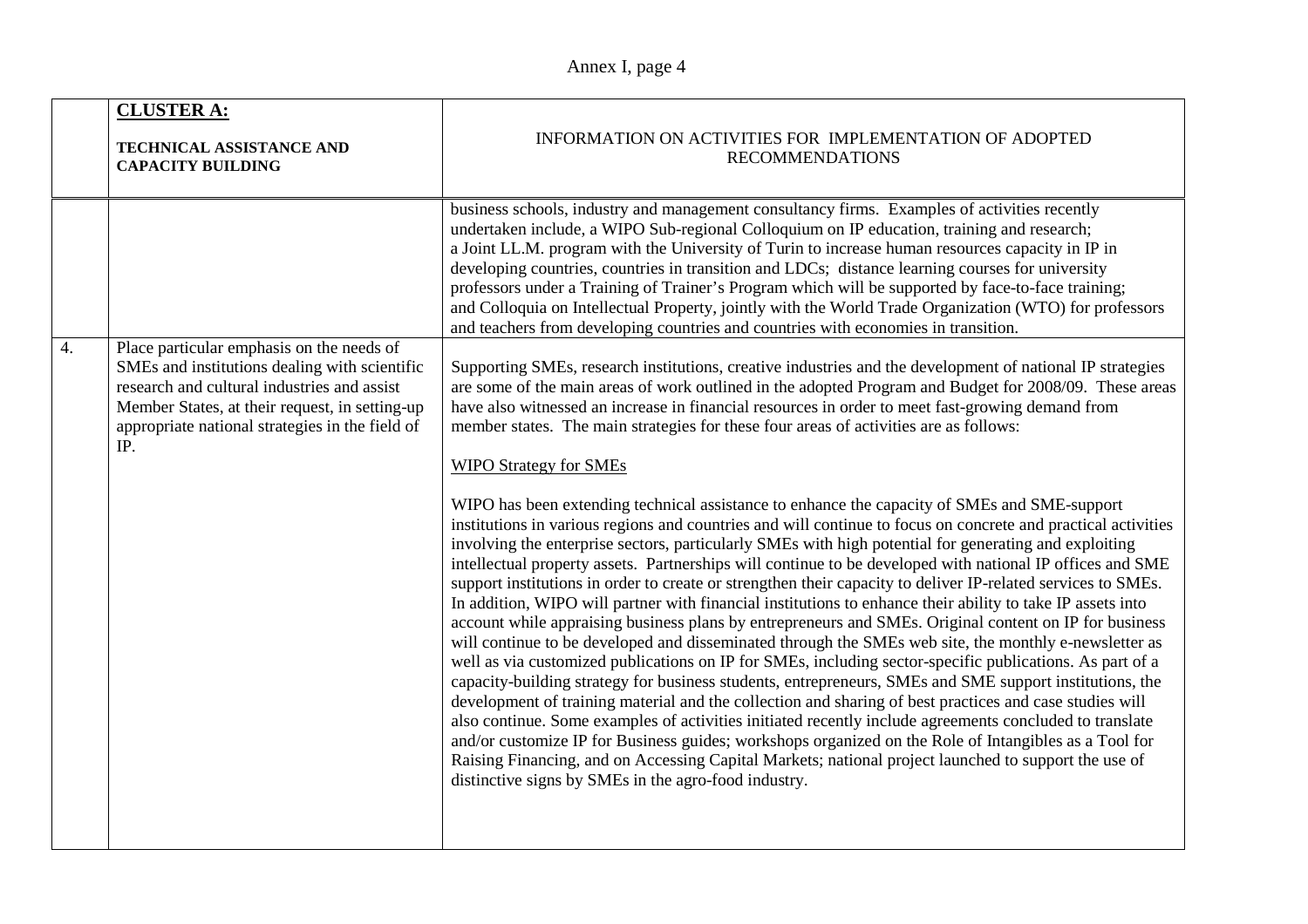| <b>CLUSTER A:</b><br>TECHNICAL ASSISTANCE AND<br><b>CAPACITY BUILDING</b> | INFORMATION ON ACTIVITIES FOR IMPLEMENTATION OF ADOPTED<br><b>RECOMMENDATIONS</b>                                                                                                                                                                                                                                                                                                                                                                                                                                                                                                                                                                                                                                                                                                                                                                                                                                                                                                                                                                                                                                                                                                                                                                                                                                                |  |
|---------------------------------------------------------------------------|----------------------------------------------------------------------------------------------------------------------------------------------------------------------------------------------------------------------------------------------------------------------------------------------------------------------------------------------------------------------------------------------------------------------------------------------------------------------------------------------------------------------------------------------------------------------------------------------------------------------------------------------------------------------------------------------------------------------------------------------------------------------------------------------------------------------------------------------------------------------------------------------------------------------------------------------------------------------------------------------------------------------------------------------------------------------------------------------------------------------------------------------------------------------------------------------------------------------------------------------------------------------------------------------------------------------------------|--|
|                                                                           | WIPO Strategy for Cultural/Creative Industries                                                                                                                                                                                                                                                                                                                                                                                                                                                                                                                                                                                                                                                                                                                                                                                                                                                                                                                                                                                                                                                                                                                                                                                                                                                                                   |  |
|                                                                           | A key element of WIPO's strategy relating to creative industries is to examine the contribution of the<br>creative sector, as well as underscore its potential as an important constituent in support of policy<br>making. To this effect, WIPO will build on the results achieved in the 2006/07 biennium, and launch new<br>projects based on the feedback from users of the various tools developed. Partnerships with interested<br>governments and international organizations will be sought and strengthened and products developed will<br>be tested before widespread national implementation. Practical tools for selected creative sectors will also<br>be developed to meet sector-specific needs. Some examples of recent activities include studies on the<br>Economic Contribution of Copyright-Based Industries; and a practical tool on Managing IP in the Book<br>Publishing Industry.                                                                                                                                                                                                                                                                                                                                                                                                                         |  |
|                                                                           | <b>WIPO Strategy for Universities and Research Institutions</b>                                                                                                                                                                                                                                                                                                                                                                                                                                                                                                                                                                                                                                                                                                                                                                                                                                                                                                                                                                                                                                                                                                                                                                                                                                                                  |  |
|                                                                           | WIPO's activities in support of scientific research institutions (including universities) has intensified<br>significantly as a result of increasing requests from Member States. Support will continue to focus on<br>three main types of activities. First, R&D institutions and universities will be supported to develop<br>institutional IP policies to facilitate IP asset management in line with their missions and mandates.<br>Second, WIPO will support the creation of networks of R&D institutions with IP hubs (or IP shared<br>services) as a means for Member States to build cost-effective innovation infrastructure. This is<br>considered to be a way of optimizing the use of scarce professional and financial resources for the<br>provision of specialized services on protection and commercialization of IP. Third, WIPO will provide<br>practical and customized training programs in technology licensing, patent valuation, patent drafting, and<br>technology management and marketing to R&D institutions and universities, upon request from Member<br>States. Some examples of activities are training programs for universities and research institutions in one<br>of the four areas described above; and support in the development of IP policies for universities and R&D<br>institutions. |  |
|                                                                           | WIPO Strategy for Supporting the Development of National IP Strategies                                                                                                                                                                                                                                                                                                                                                                                                                                                                                                                                                                                                                                                                                                                                                                                                                                                                                                                                                                                                                                                                                                                                                                                                                                                           |  |
|                                                                           | Member States will continue to be supported in integrating IP strategies into national economic<br>development planning. This will involve the development of practical tools that stress the importance of                                                                                                                                                                                                                                                                                                                                                                                                                                                                                                                                                                                                                                                                                                                                                                                                                                                                                                                                                                                                                                                                                                                      |  |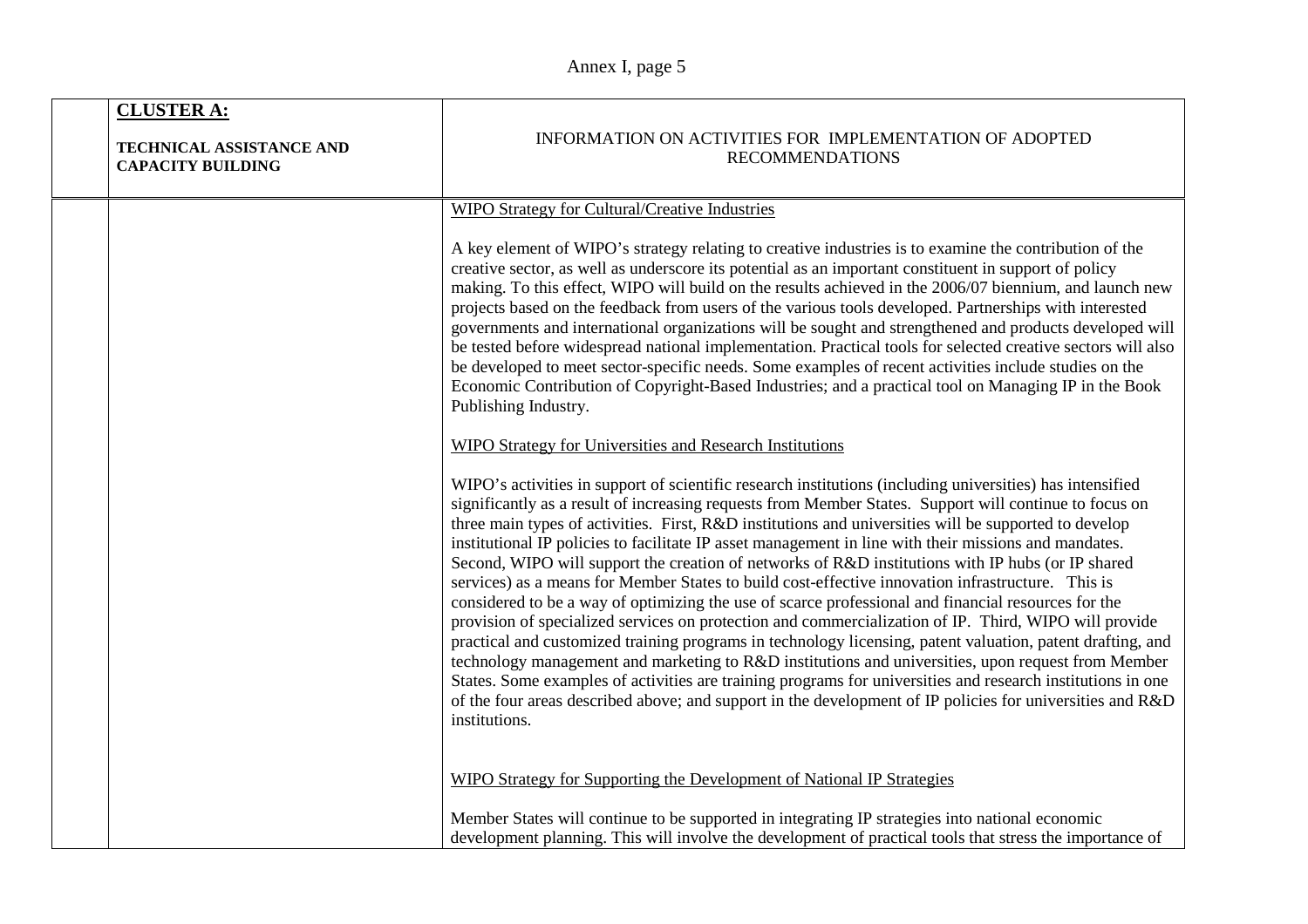|    | <b>CLUSTER A:</b><br>INFORMATION ON ACTIVITIES FOR IMPLEMENTATION OF ADOPTED<br>TECHNICAL ASSISTANCE AND<br><b>RECOMMENDATIONS</b><br><b>CAPACITY BUILDING</b>                                                                                                                                                                                                           |                                                                                                                                                                                                                                                                                                                                                                                                                                                                                                                                                                                                                                                                                                                                                                                                                                                                                                                                                                                                                                                                                                                                                                                                                                                                                                                           |
|----|--------------------------------------------------------------------------------------------------------------------------------------------------------------------------------------------------------------------------------------------------------------------------------------------------------------------------------------------------------------------------|---------------------------------------------------------------------------------------------------------------------------------------------------------------------------------------------------------------------------------------------------------------------------------------------------------------------------------------------------------------------------------------------------------------------------------------------------------------------------------------------------------------------------------------------------------------------------------------------------------------------------------------------------------------------------------------------------------------------------------------------------------------------------------------------------------------------------------------------------------------------------------------------------------------------------------------------------------------------------------------------------------------------------------------------------------------------------------------------------------------------------------------------------------------------------------------------------------------------------------------------------------------------------------------------------------------------------|
|    |                                                                                                                                                                                                                                                                                                                                                                          | national choices in the development and implementation of IP strategies. One important methodology<br>which has already been applied as a first step in the process of constructing strategies is the IP Audit<br>Tool. The development of national IP strategies has generally entailed integrating intellectual property<br>into the context of national policies in several areas such as education, health, agriculture, science and<br>technology, innovation, financing, international trade, among others. Strategies focus on the definition of<br>goals, mechanisms, policies and actions to facilitate the creation of and access to knowledge and<br>technology, enhancing the ability of domestic enterprises and institutions to protect IP rights and<br>promoting commercialization and broad dissemination of technology and creative works. Upon request,<br>WIPO could intensify such activities and support Member States during consultations among various<br>sectors and institutions in the development of national IP strategies. Examples of recent activities are<br>supporting the development of national IP strategies, starting with a national IP audit and continuing with<br>a series of internal consultations with the participation of a wide range of institutions and stakeholders. |
| 6. | WIPO's technical assistance staff and<br>consultants shall continue to be neutral and<br>accountable, by paying particular attention to<br>the existing Code of Ethics, and by avoiding<br>potential conflicts of interest. WIPO shall<br>draw up and make widely known to the<br>Member States a roster of consultants for<br>technical assistance available with WIPO. | The UN Standards of Conduct for the International Civil Service (available at: http://icsc.un.org/csd.asp)<br>were adopted by the Member States and incorporated in the WIPO Staff Regulations and Staff Rules, and<br>are considered binding on all WIPO employees. In order to ensure that the same standards also apply to<br>consultants hired by WIPO, a specific provision referring to the UN Standards of Conduct will be<br>included in the Special Service Agreements (SSAs) issued by WIPO for the engagement of consultants.<br>Work on strengthening Ethics and Integrity Systems has also been incorporated into the Organizational<br>Improvement Project in order for it to be well coordinated with linked developments relating to human<br>resources management and other organizational performance related issues. WIPO will regularly update<br>Member States on these issues in the relevant fora.<br>Consultants engaged for technical assistance activities are recruited as and when specific needs arise in<br>order to respond to technical assistance requests by Member States. They are selected on the basis of<br>their proven expertise and experience in the field required and are closely evaluated with regard to their<br>performance and the results of their assignments.        |
|    |                                                                                                                                                                                                                                                                                                                                                                          | The roster of consultants referred to under this recommendation is currently under preparation.                                                                                                                                                                                                                                                                                                                                                                                                                                                                                                                                                                                                                                                                                                                                                                                                                                                                                                                                                                                                                                                                                                                                                                                                                           |
| 7. | Promote measures that will help countries<br>deal with IP related anti-competitive<br>practices, by providing technical cooperation<br>to developing countries, especially LDCs, at                                                                                                                                                                                      | WIPO provides, on request, legislative assistance and advice aimed at preventing and/or resolving IP-<br>related anti-competitive practices, within its mandate and field of expertise. This comprises consideration<br>of the proper scope of exclusive IP rights, including appropriate exceptions and limitations to those<br>rights, as well as the use of legal options such as compulsory licenses and other measure allowed under                                                                                                                                                                                                                                                                                                                                                                                                                                                                                                                                                                                                                                                                                                                                                                                                                                                                                  |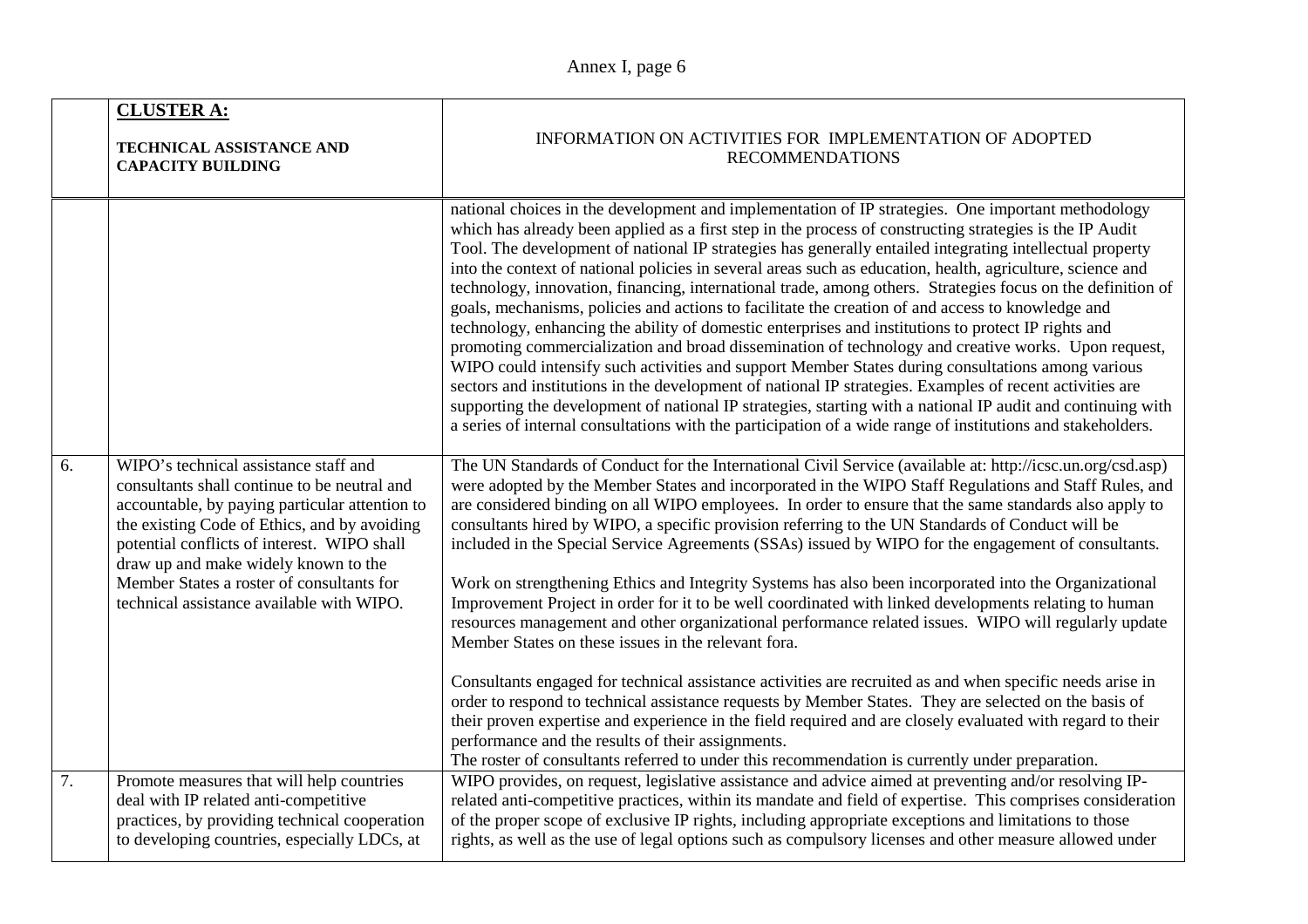|     | <b>CLUSTER A:</b><br><b>TECHNICAL ASSISTANCE AND</b><br><b>CAPACITY BUILDING</b>                                                                                                                                                                                                                                                                                                                                                                                                                                                                                                                                                                                                                                                                                                                                                                                                      | INFORMATION ON ACTIVITIES FOR IMPLEMENTATION OF ADOPTED<br><b>RECOMMENDATIONS</b>                                                                                                                                                                                                                                                                                                                                                                                                                                                                                                                                                                                                                                                                                                                                                                                                                                                                                                                                                                                                                                                                                    |
|-----|---------------------------------------------------------------------------------------------------------------------------------------------------------------------------------------------------------------------------------------------------------------------------------------------------------------------------------------------------------------------------------------------------------------------------------------------------------------------------------------------------------------------------------------------------------------------------------------------------------------------------------------------------------------------------------------------------------------------------------------------------------------------------------------------------------------------------------------------------------------------------------------|----------------------------------------------------------------------------------------------------------------------------------------------------------------------------------------------------------------------------------------------------------------------------------------------------------------------------------------------------------------------------------------------------------------------------------------------------------------------------------------------------------------------------------------------------------------------------------------------------------------------------------------------------------------------------------------------------------------------------------------------------------------------------------------------------------------------------------------------------------------------------------------------------------------------------------------------------------------------------------------------------------------------------------------------------------------------------------------------------------------------------------------------------------------------|
|     | their request, in order to better understand the<br>international norms. Advice is also provided, on request, on matters related to business-restrictive<br>interface between intellectual property rights<br>clauses and other contents of IP licensing contracts that may have an adverse effect on competition. This<br>and competition policies.<br>will be continued on request. In undertaking such activities, WIPO will consider whether there is a need<br>to engage external experts to respond to specific requests from Member States on a case by case basis.<br>An information note containing additional information on the activities that WIPO has already carried out<br>in this field in the past, as well as possible initiatives that could be initiated in the future, upon the request<br>of Member States, will be prepared for the July session of the CDIP. |                                                                                                                                                                                                                                                                                                                                                                                                                                                                                                                                                                                                                                                                                                                                                                                                                                                                                                                                                                                                                                                                                                                                                                      |
| 11. | To assist Member States to strengthen<br>national capacity for protection of domestic<br>creations, innovations and inventions and to<br>support development of national scientific and<br>technological infrastructure, where<br>appropriate, in accordance with WIPO's<br>mandate.                                                                                                                                                                                                                                                                                                                                                                                                                                                                                                                                                                                                  | WIPO supports developing countries to help their local scientists and research institutions in protecting<br>their research results through customized training programs, such as patent drafting, Successful<br>Technology Licensing (STL), IP marketing and IP valuation. It also supports the structuring of<br>technology transfer offices. WIPO's experience with the establishment of IP Hubs demonstrates that the<br>different modalities of IP training and IP management may be highly optimized if the use and<br>implementation of strategies are organized following the collaborative model of IP Networks. The range<br>of possible strategies/programs/activities for the implementation of this recommendation are mentioned<br>in the information note for recommendation $10/26$ as well as in the text provided for recommendation<br>$4/19$ , above.<br>WIPO also provides technical assistance for the promotion and protection of local creations in the digital<br>environment. Support is also provided for the establishment of collective management organizations so<br>that the domestic creators can obtain their legitimate benefits. |

[Annex II follows]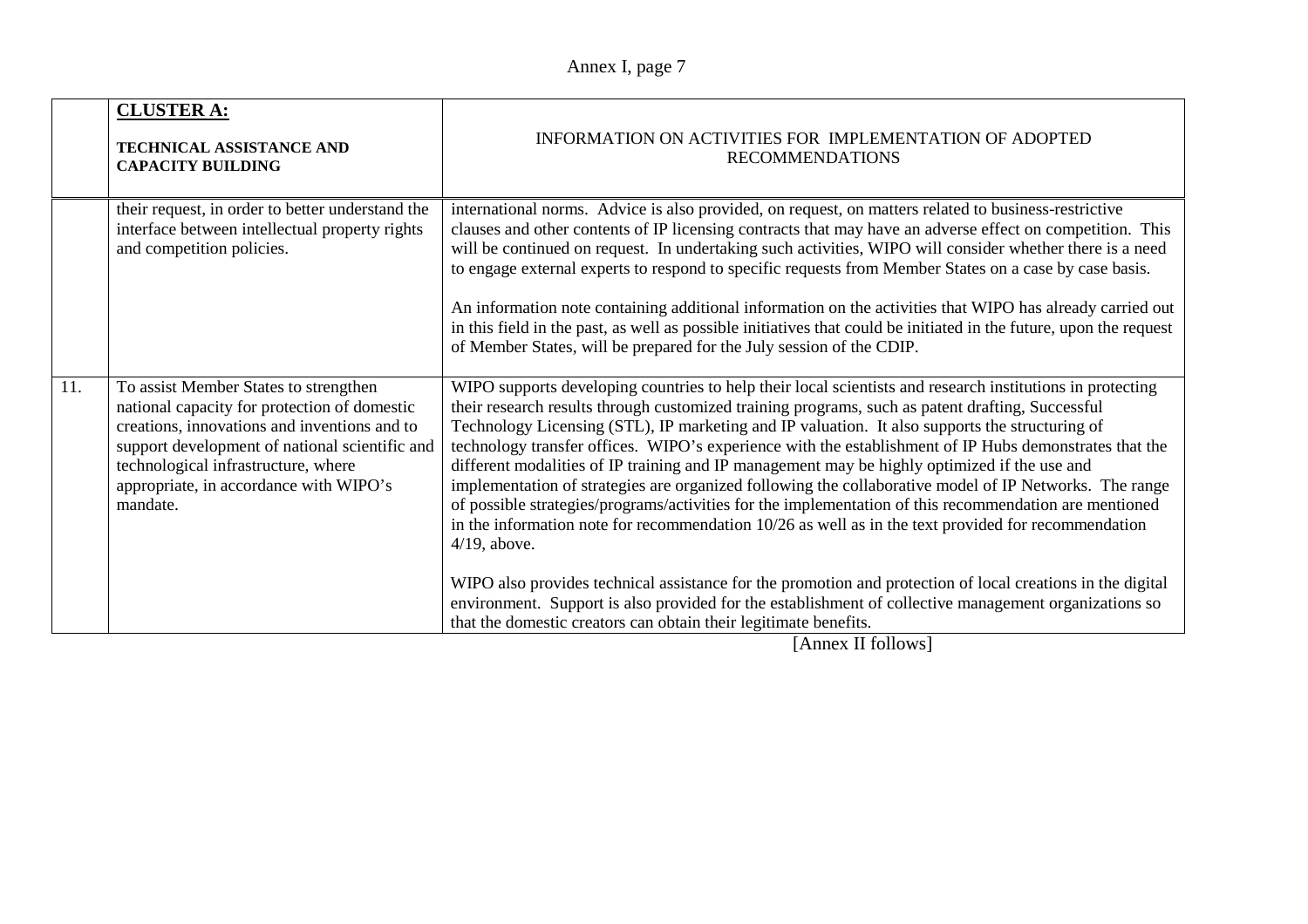#### ANNEX II

#### **Work Program for Implementation of Adopted Recommendations**

| No. | <b>CLUSTER A:</b><br><b>TECHNICAL</b><br><b>ASSISTANCE AND</b>                                                                                                                                                                                                                                                                                                                                                                                           | PROPOSED ACTIVITIES                                                                                                                                                                                                                                                                                                                                                                                                                                                                                                                                                                                                                                                                                                                                                                                                                                                                                                                                                                                                                                                                                                                                                                                                                                                                                                                                                                                                                                              | <b>ADDITIONAL REQUIREMENTS OF</b><br><b>RESOURCES, IF ANY</b> |                                                                                                |
|-----|----------------------------------------------------------------------------------------------------------------------------------------------------------------------------------------------------------------------------------------------------------------------------------------------------------------------------------------------------------------------------------------------------------------------------------------------------------|------------------------------------------------------------------------------------------------------------------------------------------------------------------------------------------------------------------------------------------------------------------------------------------------------------------------------------------------------------------------------------------------------------------------------------------------------------------------------------------------------------------------------------------------------------------------------------------------------------------------------------------------------------------------------------------------------------------------------------------------------------------------------------------------------------------------------------------------------------------------------------------------------------------------------------------------------------------------------------------------------------------------------------------------------------------------------------------------------------------------------------------------------------------------------------------------------------------------------------------------------------------------------------------------------------------------------------------------------------------------------------------------------------------------------------------------------------------|---------------------------------------------------------------|------------------------------------------------------------------------------------------------|
|     | <b>CAPACITY BUILDING</b>                                                                                                                                                                                                                                                                                                                                                                                                                                 |                                                                                                                                                                                                                                                                                                                                                                                                                                                                                                                                                                                                                                                                                                                                                                                                                                                                                                                                                                                                                                                                                                                                                                                                                                                                                                                                                                                                                                                                  | <b>HUMAN</b>                                                  | <b>FINANCIAL</b>                                                                               |
| 2.  | Provide additional<br>assistance to WIPO through<br>donor funding, and<br>establish Trust-Funds or<br>other voluntary funds<br>within WIPO specifically<br>for LDCs, while continuing<br>to accord high priority<br>to finance activities in<br>Africa through budgetary<br>and extra-budgetary<br>resources, to promote, inter<br>alia, the legal, commercial,<br>cultural, and economic<br>exploitation of intellectual<br>property in these countries | Some developed and developing countries have already made voluntary<br>financial contributions to WIPO to administer programs for the benefit of<br>developing and least developed countries (LDCs). WIPO would welcome<br>additional donor funding for this purpose, including trust funds or other<br>voluntary funds specifically for LDCs, while according high priority to<br>finance activities in Africa, in order to enhance the level of assistance<br>provided.<br>As a first step towards implementing this recommendation, and following<br>discussions during the first session of the CDIP, the Secretariat will<br>prepare a paper for the second session of the CDIP providing additional<br>information and exploring options. The paper will be divided into three<br>sections. The first section will update and enhance the information<br>available in the Program and Budget document for 2008/09 on existing<br>voluntary funds and FITs and the manner in which the Secretariat<br>currently manages extra-budgetary resources. The second section of the<br>paper will report on existing efforts to coordinate WIPO's work in this<br>area and to mobilize further voluntary resources through discussions with<br>bilateral donors, multilateral donors and charitable foundations. The third<br>section of the paper will elaborate on proposals for future activities aimed<br>at increasing the availability of voluntary funding. |                                                               | Missions to donor<br>countries and<br>organizations<br>CHF 50,000<br>(one-time<br>expenditure) |
|     |                                                                                                                                                                                                                                                                                                                                                                                                                                                          | The paper will also consider the possible scope and format of a donor<br>conference, which would be organized in 2008-2009 in Geneva and                                                                                                                                                                                                                                                                                                                                                                                                                                                                                                                                                                                                                                                                                                                                                                                                                                                                                                                                                                                                                                                                                                                                                                                                                                                                                                                         |                                                               | Donor Conference:<br>CHF 140,000                                                               |
|     |                                                                                                                                                                                                                                                                                                                                                                                                                                                          | represent an opportunity to apprise donors about the adopted<br>recommendations under the WIPO Development Agenda. It will also                                                                                                                                                                                                                                                                                                                                                                                                                                                                                                                                                                                                                                                                                                                                                                                                                                                                                                                                                                                                                                                                                                                                                                                                                                                                                                                                  |                                                               | (which includes<br>financing the                                                               |
|     |                                                                                                                                                                                                                                                                                                                                                                                                                                                          | analyze current consultation mechanisms with donor agencies to discuss                                                                                                                                                                                                                                                                                                                                                                                                                                                                                                                                                                                                                                                                                                                                                                                                                                                                                                                                                                                                                                                                                                                                                                                                                                                                                                                                                                                           |                                                               | participation of a                                                                             |
|     |                                                                                                                                                                                                                                                                                                                                                                                                                                                          | funding and formulate programs and projects on a regional, sub-regional                                                                                                                                                                                                                                                                                                                                                                                                                                                                                                                                                                                                                                                                                                                                                                                                                                                                                                                                                                                                                                                                                                                                                                                                                                                                                                                                                                                          |                                                               | number of                                                                                      |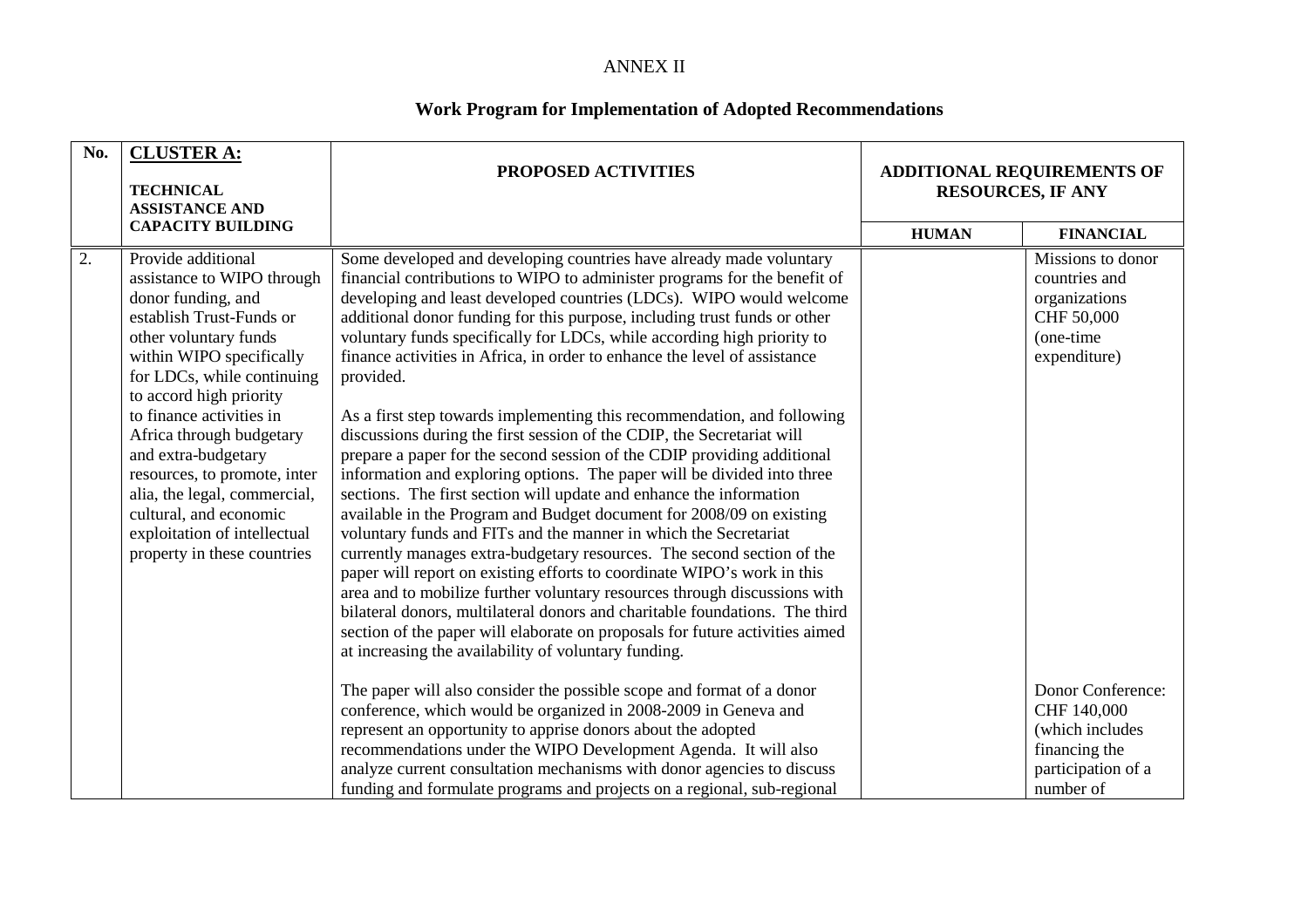| No. | <b>CLUSTER A:</b><br><b>TECHNICAL</b><br><b>ASSISTANCE AND</b>                                                                                                                                                                                                                                                               | PROPOSED ACTIVITIES                                                                                                                                                                                                                                                                                                                                                                                                                                                                                                                                                                                                                                                                                                                                                                                                                                                                                                       | <b>ADDITIONAL REQUIREMENTS OF</b><br><b>RESOURCES, IF ANY</b>                                         |                                                                                          |
|-----|------------------------------------------------------------------------------------------------------------------------------------------------------------------------------------------------------------------------------------------------------------------------------------------------------------------------------|---------------------------------------------------------------------------------------------------------------------------------------------------------------------------------------------------------------------------------------------------------------------------------------------------------------------------------------------------------------------------------------------------------------------------------------------------------------------------------------------------------------------------------------------------------------------------------------------------------------------------------------------------------------------------------------------------------------------------------------------------------------------------------------------------------------------------------------------------------------------------------------------------------------------------|-------------------------------------------------------------------------------------------------------|------------------------------------------------------------------------------------------|
|     | <b>CAPACITY BUILDING</b>                                                                                                                                                                                                                                                                                                     |                                                                                                                                                                                                                                                                                                                                                                                                                                                                                                                                                                                                                                                                                                                                                                                                                                                                                                                           | <b>HUMAN</b>                                                                                          | <b>FINANCIAL</b>                                                                         |
|     |                                                                                                                                                                                                                                                                                                                              | or national level, and consider ways of improving them, if necessary. The<br>paper will consider the possible establishment of monitoring mechanisms<br>for the management of voluntary funds, bearing in mind that such<br>mechanisms and principles do not themselves deter donor funding.<br>The focus of the paper will not only be on the possibility of creating new<br>voluntary funds at WIPO, but also working with current donors, partner<br>countries and international and regional organizations, as well as the<br>World Bank and regional banks to implement special technical assistance<br>and capacity building projects for Member States, in line with the<br>principles adopted under the WIPO Development Agenda.<br>A detailed proposal on the donor conference would be presented to the<br><b>General Assembly</b>                                                                              |                                                                                                       | developing country<br>representatives<br>(see CDIP/2/INF/2)<br>(one-time<br>expenditure) |
| 5.  | WIPO shall display general<br>information on all technical<br>assistance activities on its<br>website, and shall provide,<br>on request from Member<br>States, details of specific<br>activities, with the consent<br>of the Member State(s) and<br>other recipients concerned,<br>for which the activity was<br>implemented | It is proposed to initiate work on a project to design and develop a<br>consolidated database for all such activities and to update the same<br>regularly. General information will be available on the WIPO website,<br>while more detailed information will be made available on specific<br>activities, based on appropriate authorizations. The new database will<br>build on the existing information already provided by WIPO<br>(http://www.wipo.int/export/sites/www/ip-<br>development/en/pdf/wipo eds inf 1 rev.pdf) on its development<br>cooperation activities. Information will be available on names of donors,<br>consultants and project costs (with the appropriate authorizations). The<br>project will be guided by the principle of transparency and donors and<br>recipients will be encouraged to authorize WIPO to provide as much<br>information as possible on technical assistance activities. | 2 consultants to<br>undertake the project<br>1 Professional to<br>maintain and update<br>the database | CHF 300,000<br>(one time<br>expenditure)<br>Standard cost <sup>*</sup>                   |

\*Calculated at an average cost of CHF 178,000 per annum.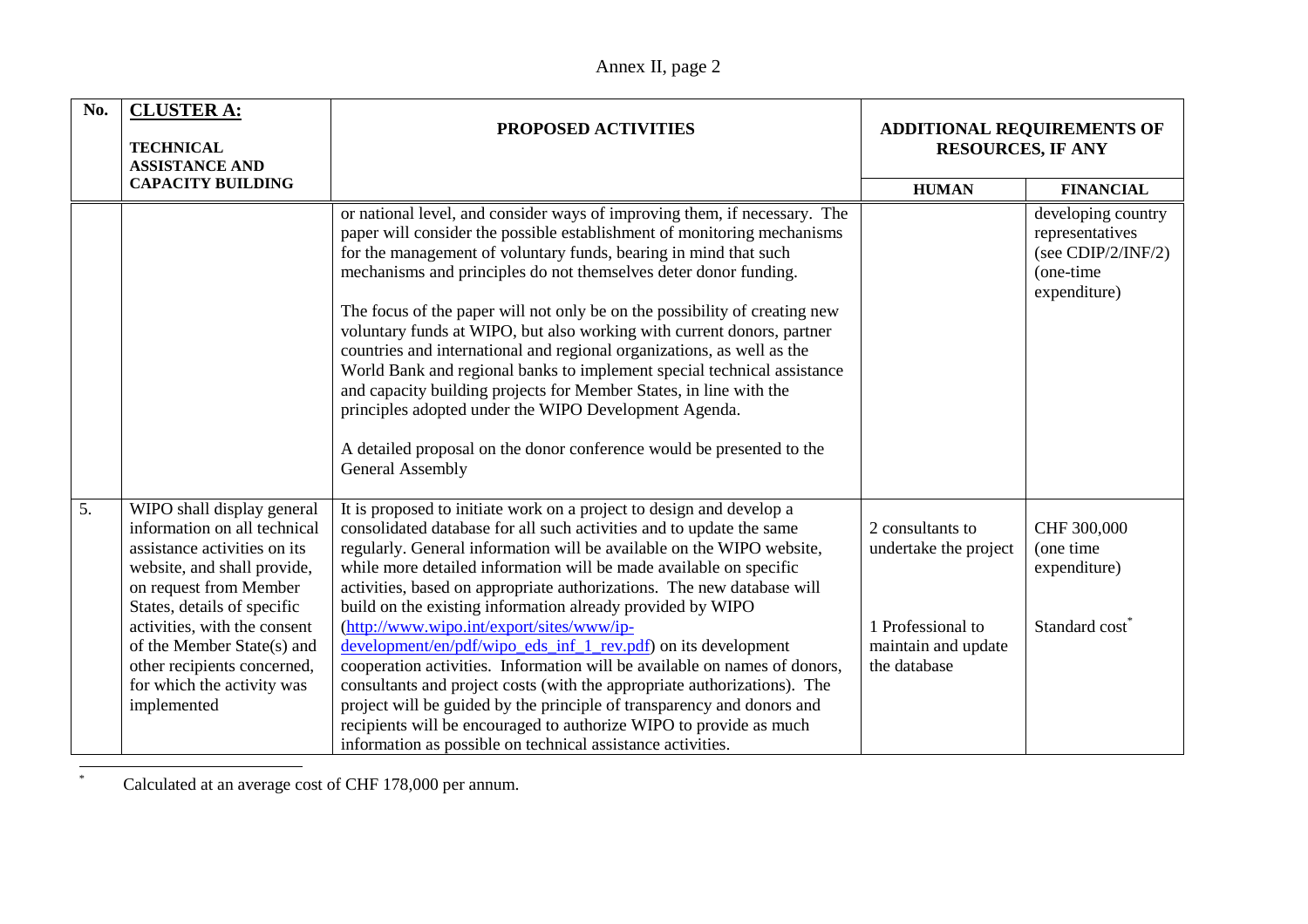| No. | <b>CLUSTER A:</b><br><b>TECHNICAL</b><br><b>ASSISTANCE AND</b>                                                                                                                                                                                                                                                                 | <b>PROPOSED ACTIVITIES</b>                                                                                                                                                                                                                                                                                                                                                                                                                                                                                                                                                                                                                                                                                                                                                                                                                                                                                                                                                                                                                                                                                                                                                                                                                                                                                                                                                                                                                                                                                      | <b>ADDITIONAL REQUIREMENTS OF</b><br><b>RESOURCES, IF ANY</b>                            |                                                                                                                                                 |
|-----|--------------------------------------------------------------------------------------------------------------------------------------------------------------------------------------------------------------------------------------------------------------------------------------------------------------------------------|-----------------------------------------------------------------------------------------------------------------------------------------------------------------------------------------------------------------------------------------------------------------------------------------------------------------------------------------------------------------------------------------------------------------------------------------------------------------------------------------------------------------------------------------------------------------------------------------------------------------------------------------------------------------------------------------------------------------------------------------------------------------------------------------------------------------------------------------------------------------------------------------------------------------------------------------------------------------------------------------------------------------------------------------------------------------------------------------------------------------------------------------------------------------------------------------------------------------------------------------------------------------------------------------------------------------------------------------------------------------------------------------------------------------------------------------------------------------------------------------------------------------|------------------------------------------------------------------------------------------|-------------------------------------------------------------------------------------------------------------------------------------------------|
|     | <b>CAPACITY BUILDING</b>                                                                                                                                                                                                                                                                                                       |                                                                                                                                                                                                                                                                                                                                                                                                                                                                                                                                                                                                                                                                                                                                                                                                                                                                                                                                                                                                                                                                                                                                                                                                                                                                                                                                                                                                                                                                                                                 | <b>HUMAN</b>                                                                             | <b>FINANCIAL</b>                                                                                                                                |
| 8.  | Request WIPO to develop                                                                                                                                                                                                                                                                                                        | Conduct of a Study for Implementation of the Recommendation                                                                                                                                                                                                                                                                                                                                                                                                                                                                                                                                                                                                                                                                                                                                                                                                                                                                                                                                                                                                                                                                                                                                                                                                                                                                                                                                                                                                                                                     |                                                                                          |                                                                                                                                                 |
|     | agreements with research<br>institutions and with private<br>enterprises with a view to<br>facilitating the national<br>offices of developing<br>countries, especially LDCs,<br>as well as their regional and<br>sub-regional IP<br>organizations to access<br>specialized databases for<br>the purposes of patent<br>searches | Presently, WIPO provides patent information through PATENTSCOPE®,<br>which is a fully searchable database of international patent applications, as<br>well as through WIPO's Patent Information Services for Developing<br>Countries and LDCs. In order to explore the different options available<br>for implementation of this recommendation, it is proposed to initiate a<br>study to identify the relevant databases and other resources, consider the<br>property rights associated with specialized databases and propose options<br>for licensing or otherwise providing access to those databases for IP<br>offices and/or for the general public, particularly in developing countries.<br>Other issues to be considered by the study include the possibility of<br>developing model contracts for access to patent databases by IP offices,<br>ways of making the WIPO databases more broadly available (including<br>through the inclusion in popular Internet portals), organizing a forum with<br>database owners and enhancing PATENTSCOPE® to include further<br>information on PCT applications in the national phase. The study would<br>also include an assessment of the potential human and financial resource<br>implications of the different options for access to public and private<br>specialized patent databases by IP offices, paying particular attention to<br>copyright issues. The Secretariat will prepare the terms of reference of the<br>study for the July 2008 Session. | Patent Information<br>and IP Statistics<br>Service<br>Consultant to prepare<br>the paper | CHF 40,000 (one-<br>time expenditure)<br>Travel budget to<br>prepare the paper<br>CHF 50,000<br>(See CDIP/2/INF/3)<br>(one-time<br>expenditure) |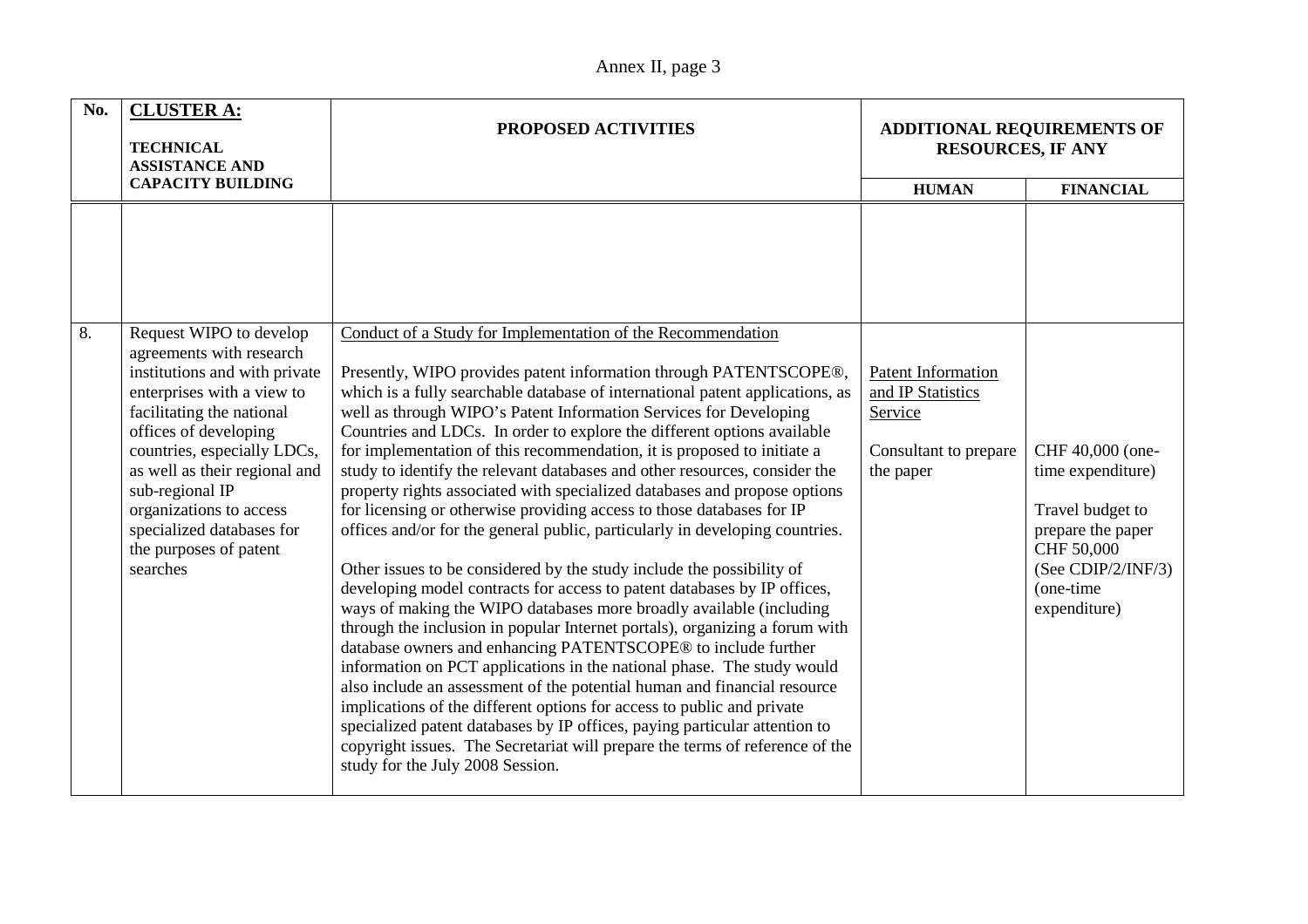| No. | <b>CLUSTER A:</b><br><b>TECHNICAL</b><br><b>ASSISTANCE AND</b> | <b>PROPOSED ACTIVITIES</b>                                                                                                                                                                                                                                                                                                                                                                                                                                                                                                                                                                                                                                                                                                                                                                                                                                                                                                                                                                                                                                                                                                                                                                                                                                                                                                                                                                                                                                                                                                 | <b>ADDITIONAL REQUIREMENTS OF</b><br><b>RESOURCES, IF ANY</b>                                                                                |                                                                                                                       |
|-----|----------------------------------------------------------------|----------------------------------------------------------------------------------------------------------------------------------------------------------------------------------------------------------------------------------------------------------------------------------------------------------------------------------------------------------------------------------------------------------------------------------------------------------------------------------------------------------------------------------------------------------------------------------------------------------------------------------------------------------------------------------------------------------------------------------------------------------------------------------------------------------------------------------------------------------------------------------------------------------------------------------------------------------------------------------------------------------------------------------------------------------------------------------------------------------------------------------------------------------------------------------------------------------------------------------------------------------------------------------------------------------------------------------------------------------------------------------------------------------------------------------------------------------------------------------------------------------------------------|----------------------------------------------------------------------------------------------------------------------------------------------|-----------------------------------------------------------------------------------------------------------------------|
|     | <b>CAPACITY BUILDING</b>                                       |                                                                                                                                                                                                                                                                                                                                                                                                                                                                                                                                                                                                                                                                                                                                                                                                                                                                                                                                                                                                                                                                                                                                                                                                                                                                                                                                                                                                                                                                                                                            | <b>HUMAN</b>                                                                                                                                 | <b>FINANCIAL</b>                                                                                                      |
|     |                                                                | Strategies to Enhance Access to and Use of Patent Databases<br>It is also proposed to enhance and develop new approaches for spreading<br>the use of IP information, in particular patent information and<br>documentation, for the benefit of the creative sector, R&D and academic<br>institutions and SMEs. Some of the key strategies being considered in this<br>regard are:<br>Undertake pilot initiatives to enhance access to, and sharing<br>(a)<br>of patent and other IP commercial and technical information by research<br>institutions and industry groups. For example, such a project is currently<br>undertaken in selected OAPI Member states and could also be developed<br>in other regions;<br>Envisage the possibility of launching pilot project(s) in<br>(b)<br>selected country(ies) with the aim of fostering the establishment of IP<br>information centers in their scientific and research institutions, for better<br>protecting the results of their research and benefiting from their<br>commercial income;<br>Promote the establishment of sub-regional, regional or<br>(c)<br>inter-regional IP Search Databases. This would facilitate the search and<br>examination process of granting of IP rights and improve regional, sub-<br>regional and national capacity building;<br>Provide necessary specialized training, through regional, sub-<br>(d)<br>regional and national workshops on the use and search strategies of patent<br>databases in developing countries and LDCs; and | <b>Technical Assistance</b><br>and Capacity<br><b>Building Sector</b><br>1 Professional<br>1 General Service<br><b>Staff</b><br>1 Consultant | Standard cost<br>Standard cost <sup>®</sup><br>CHF 150,000<br>(one-time<br>expenditure)<br>Activities:<br>CHF 700,000 |

\*\*Calculated at an average cost of CHF 116,000 per annum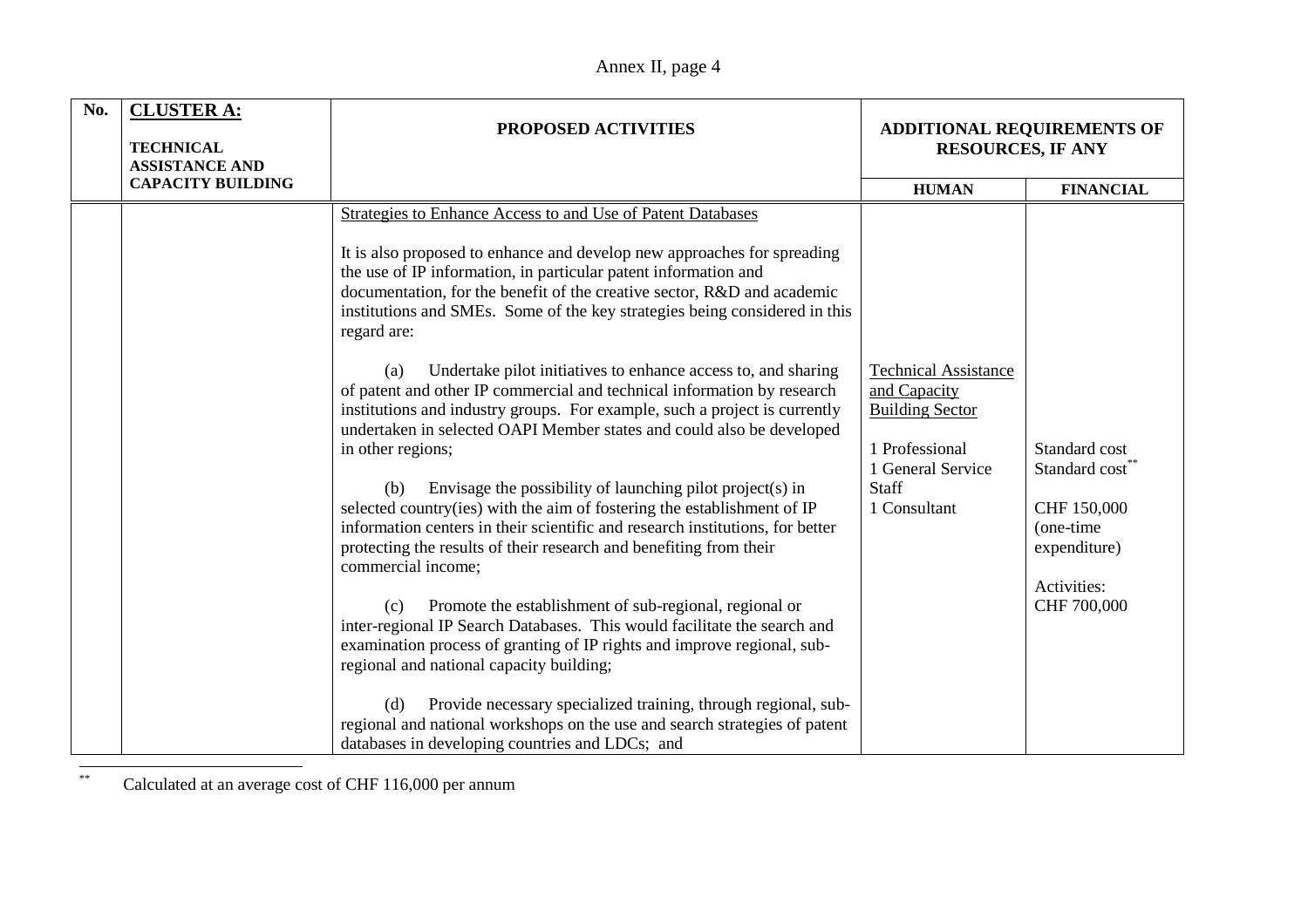| No. | <b>CLUSTER A:</b><br><b>TECHNICAL</b><br><b>ASSISTANCE AND</b>                                                                                                                                                                                                                                                                                                  | PROPOSED ACTIVITIES                                                                                                                                                                                                                                                                                                                                                                                                                                                                                                                                                                                              | <b>ADDITIONAL REQUIREMENTS OF</b><br><b>RESOURCES, IF ANY</b>  |                                                           |
|-----|-----------------------------------------------------------------------------------------------------------------------------------------------------------------------------------------------------------------------------------------------------------------------------------------------------------------------------------------------------------------|------------------------------------------------------------------------------------------------------------------------------------------------------------------------------------------------------------------------------------------------------------------------------------------------------------------------------------------------------------------------------------------------------------------------------------------------------------------------------------------------------------------------------------------------------------------------------------------------------------------|----------------------------------------------------------------|-----------------------------------------------------------|
|     | <b>CAPACITY BUILDING</b>                                                                                                                                                                                                                                                                                                                                        |                                                                                                                                                                                                                                                                                                                                                                                                                                                                                                                                                                                                                  | <b>HUMAN</b>                                                   | <b>FINANCIAL</b>                                          |
|     |                                                                                                                                                                                                                                                                                                                                                                 | Establish mechanisms for sharing access and search results<br>(e)<br>from the use of patent databases, particularly for LDCs.<br>To establish IP Advisory Services and Information Centers, particularly<br>in LDCs.                                                                                                                                                                                                                                                                                                                                                                                             |                                                                |                                                           |
| 9.  | Request WIPO to create,<br>in coordination with<br>Member States, a database<br>to match specific IP-related<br>development needs with<br>available resources, thereby<br>expanding the scope of its<br>technical assistance<br>programs, aimed at bridging<br>the digital divide                                                                               | It is proposed to establish an effective interactive process for assessing<br>the IP-related development needs of countries, in conformity with the<br>Development Agenda proposals, and setting up match-making and<br>clearing house mechanisms. It is also proposed to establish collaborative<br>mechanisms for regular collection of information on potential donors and<br>partners, as well as their available funds and expertise for WIPO to match<br>with specific needs. This would also include the establishment of a<br>system to monitor and assess progress.                                     | Coordinator /<br>Consultant<br>$(12$ months)<br>1 Professional | CHF 190,000<br>(one time<br>expenditure)<br>Standard cost |
| 10. | To assist Member States<br>to develop and improve<br>national IP institutional<br>capacity through further<br>development of<br>infrastructure and other<br>facilities with a view to<br>making national IP<br>institutions more efficient<br>and promote fair balance<br>between IP protection and<br>the public interest. This<br>technical assistance should | In continuing to strengthen national IP institutional capacity, WIPO will<br>focus on improving efficiency through specific training in corporate<br>governance, streamlining of administrative procedures and business tools<br>in industrial property and collective management organizations as well as<br>office automation through the use of AFRICOS software, for copyright<br>collective management and IPAS software for industrial property<br>administration. In future, WIPO activities in this area shall pay greater<br>heed to the need to take into account the interests of the general public. |                                                                |                                                           |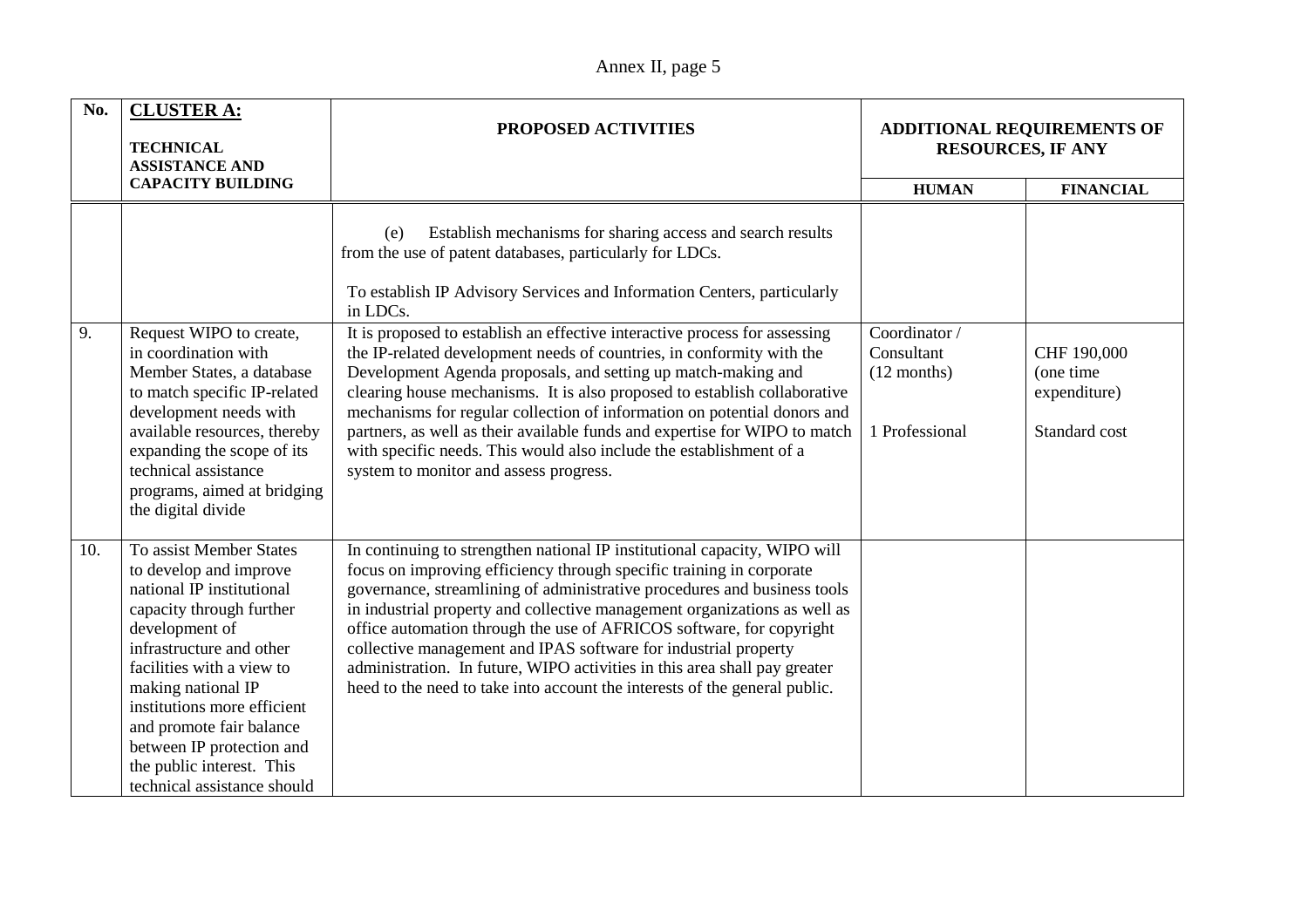| Annex II, page 6 |  |
|------------------|--|
|------------------|--|

| No. | <b>CLUSTER A:</b><br><b>TECHNICAL</b><br><b>ASSISTANCE AND</b>                       | PROPOSED ACTIVITIES                                                                                                                                                                                                                                                                                                                                                                                                                                                                                                                                                                                                           | ADDITIONAL REQUIREMENTS OF<br><b>RESOURCES, IF ANY</b>                                                                                 |                                                                                            |
|-----|--------------------------------------------------------------------------------------|-------------------------------------------------------------------------------------------------------------------------------------------------------------------------------------------------------------------------------------------------------------------------------------------------------------------------------------------------------------------------------------------------------------------------------------------------------------------------------------------------------------------------------------------------------------------------------------------------------------------------------|----------------------------------------------------------------------------------------------------------------------------------------|--------------------------------------------------------------------------------------------|
|     | <b>CAPACITY BUILDING</b>                                                             |                                                                                                                                                                                                                                                                                                                                                                                                                                                                                                                                                                                                                               | <b>HUMAN</b>                                                                                                                           | <b>FINANCIAL</b>                                                                           |
|     | also be extended to<br>sub-regional and regional<br>organizations dealing with<br>IP |                                                                                                                                                                                                                                                                                                                                                                                                                                                                                                                                                                                                                               |                                                                                                                                        |                                                                                            |
|     |                                                                                      | WIPO will also continue to provide specialized training to staff of IP<br>offices in order to enhance their ability to perform their tasks, through<br>intermediate and advanced training programs of the WIPO Academy. In<br>particular, training courses for patent and trademark examiners include<br>practical training sessions in national and regional IP offices with a view<br>to improving the quality of patent and trademark examination. WIPO<br>will also continue to promote the teaching and training of IP at<br>universities and other relevant institutions.                                               | <b>WIPO</b> Academy<br>3 Professionals<br>2 General Service<br>staff                                                                   | <b>Standard Cost</b><br><b>Standard Cost</b><br>Activities<br>CHF 800,000                  |
|     |                                                                                      | In addition, WIPO will continue to provide sustained support to national<br>IP offices, as well as regional and sub-regional IP Organizations, in the<br>provision of value-added services to users, including efficient services<br>relating to grant of IP rights, creation and commercial exploitation of IP<br>assets, including the development of on-line transaction systems for<br>patented inventions, IP information, resource networks, consulting<br>services, outreach programs and training programs, invention fairs for<br>women and students, and forging links with the user and professional<br>community. | <b>Technical Assistance</b><br>and Capacity<br><b>Building Sector</b><br>3 Professionals<br>3 General Service<br>staff<br>1 Consultant | <b>Standard Cost</b><br><b>Standard Cost</b><br>CHF 150,000<br>Activities<br>CHF 1,500,000 |